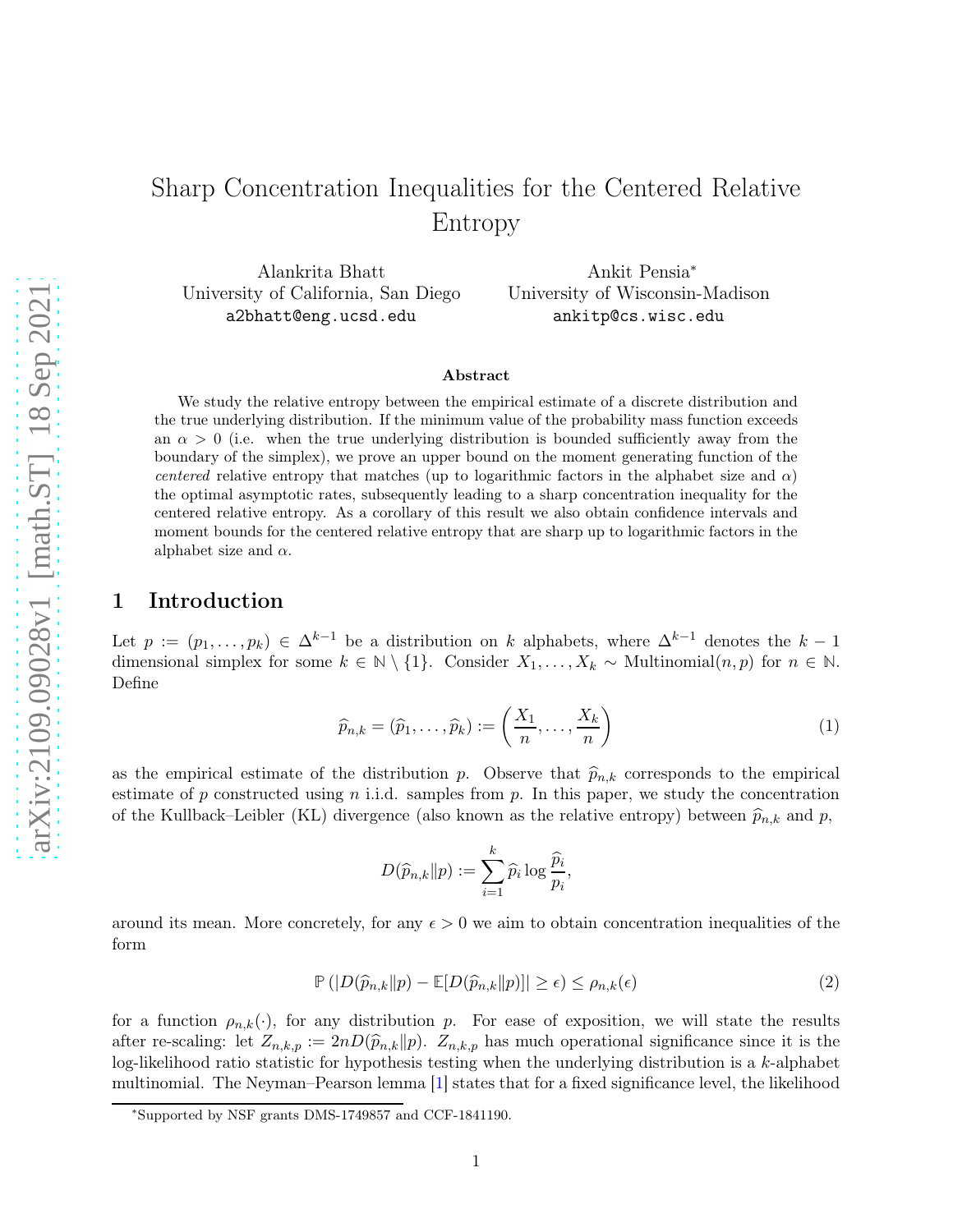ratio test (which returns a hypothesis based on whether or not  $Z_{n,k,p}$  exceeds a given threshold) is the most powerful thereby justifying its use. A sharp confidence interval for  $Z_{n,k,p}$  therefore has several applications in statistical problems, for example [\[2,](#page-21-1) [3\]](#page-21-2).

It is a well known result [\[4,](#page-21-3) Chapter 3], [\[5,](#page-21-4) Lemma 11.1] that for any fixed  $k \geq 2$  and p with  $\min_{i \in \{1,...,k\}} p_i > 0$ ,

<span id="page-1-4"></span>
$$
Z_{n,k,p} \stackrel{(d)}{\to} \chi^2_{k-1} \text{ as } n \to \infty,
$$
\n(3)

where  $\stackrel{(d)}{\rightarrow}$  denotes convergence in distribution. This squares well with the intution that any f−divergence is "locally"  $\chi^2$  like—see for example [\[6,](#page-21-5) Theorem 4.1] and [\[5,](#page-21-4) Section 4.2]. Given the importance of KL divergence in practice, it is a natural question to ask how quickly  $Z_{n,k,p}$  inherits the structure of  $\chi^2_{k-1}$ . An exciting line of recent work initiated in [\[7\]](#page-21-6) has shown that the right tails of  $Z_{n,k,p}$ satisfies strong concentration properties similar to  $\chi^2_{k-1}$  as soon as  $n \gtrsim k$  for all distributions on k alphabets<sup>[1](#page-1-0)</sup>. In particular, Agrawal [\[8\]](#page-21-7) showed that for all  $n \geq k$  and  $\delta \in (0,1)$ : with probability  $1 - \delta$ ,

<span id="page-1-2"></span><span id="page-1-1"></span>
$$
Z_{n,k,p} \lesssim k + \log(1/\delta). \tag{4}
$$

This closely resembles the confidence intervals of the raw (i.e. non-centered)  $\chi_{k-1}^2$  distribution and is tight up to constants. Still, this result does not convey the full picture. Indeed,  $\chi^2_{k-1}$  satisfies a stronger concentration inequality around its mean (see, for example, [[9](#page-22-0)]): with probability  $1 - \delta$ ,

$$
|\chi_{k-1}^2 - \mathbb{E}[\chi_{k-1}^2]| \lesssim \sqrt{k \log(1/\delta)} + \log(1/\delta). \tag{5}
$$

We call k the alphabet size. In the large alphabet regime, the difference between  $(4)$  and  $(5)$  is significant whenever  $\delta$  is not too small, i.e.,  $\log(1/\delta) \leq k$ . Moreover, an inequality of the form [\(4\)](#page-1-1) does not provide any non-trivial lower bound estimate for  $Z_{n,k,p}$ . To the best of our knowledge, the tightest non-trivial bound available for  $Z_{n,k,p} - \mathbb{E}[Z_{n,k,p}]$  that scales with  $\sqrt{k}$  is the following bound due to [\[7\]](#page-21-6): with probability  $1 - \delta$ ,  $Z_{n,k,p} - \mathbb{E}[Z_{n,k,p}] \lesssim \sqrt{k/\delta}$ . Mardia et al. [7] achieve this result by showing that the standard deviation of  $Z_{n,k,p}$  is at most  $O(\sqrt{k})$  and invoking the Chebyschev inequality. This naturally leads to the question of characterizing the dependence of higher-order moments of  $Z_{n,k,p} - \mathbb{E}[Z_{n,k,p}]$  on k and possibly leveraging those to achieve tighter concentration inequalities than the one obtained by the Chebyschev inequality via the standard deviation bound.

Multiple works have posed the concentration of  $Z_{n,k,p} - \mathbb{E}[Z_{n,k,p}]$  as an open problem [\[7,](#page-21-6) [8,](#page-21-7) [10\]](#page-22-1), since the techniques used to prove concentration of the uncentered  $Z_{n,k,p}$  do not apply directly to the centered version. In this work, we take the first steps in deriving exponential concentration inequalities for  $Z_{n,k,p} - \mathbb{E}[Z_{n,k,p}]$ . Our main result is a near-optimal (up to logarithmic factors) concentration inequality for the  $Z_{n,k,p}$  around its mean for distributions that are bounded away from the edges of the simplex [\(Theorem 1\)](#page-2-0).

#### 1.1 Prior Work

Most of the prior related work has focused on studying concentration inequalities for the non-centered KL divergence. The classic Sanov theorem [11, Theorem 11.4.1] establishes

<span id="page-1-3"></span>
$$
\mathbb{P}\left(Z_{n,k,p}\geq t\right)\leq \binom{n+k-1}{k-1}e^{-t/2}\tag{6}
$$

<span id="page-1-0"></span><sup>&</sup>lt;sup>1</sup>We use  $a \geq b$  to mean that  $a \geq Cb$  for some fixed absolute constant  $C > 0$ . Similarly, we use  $a \leq b$  when  $b \geq a$ .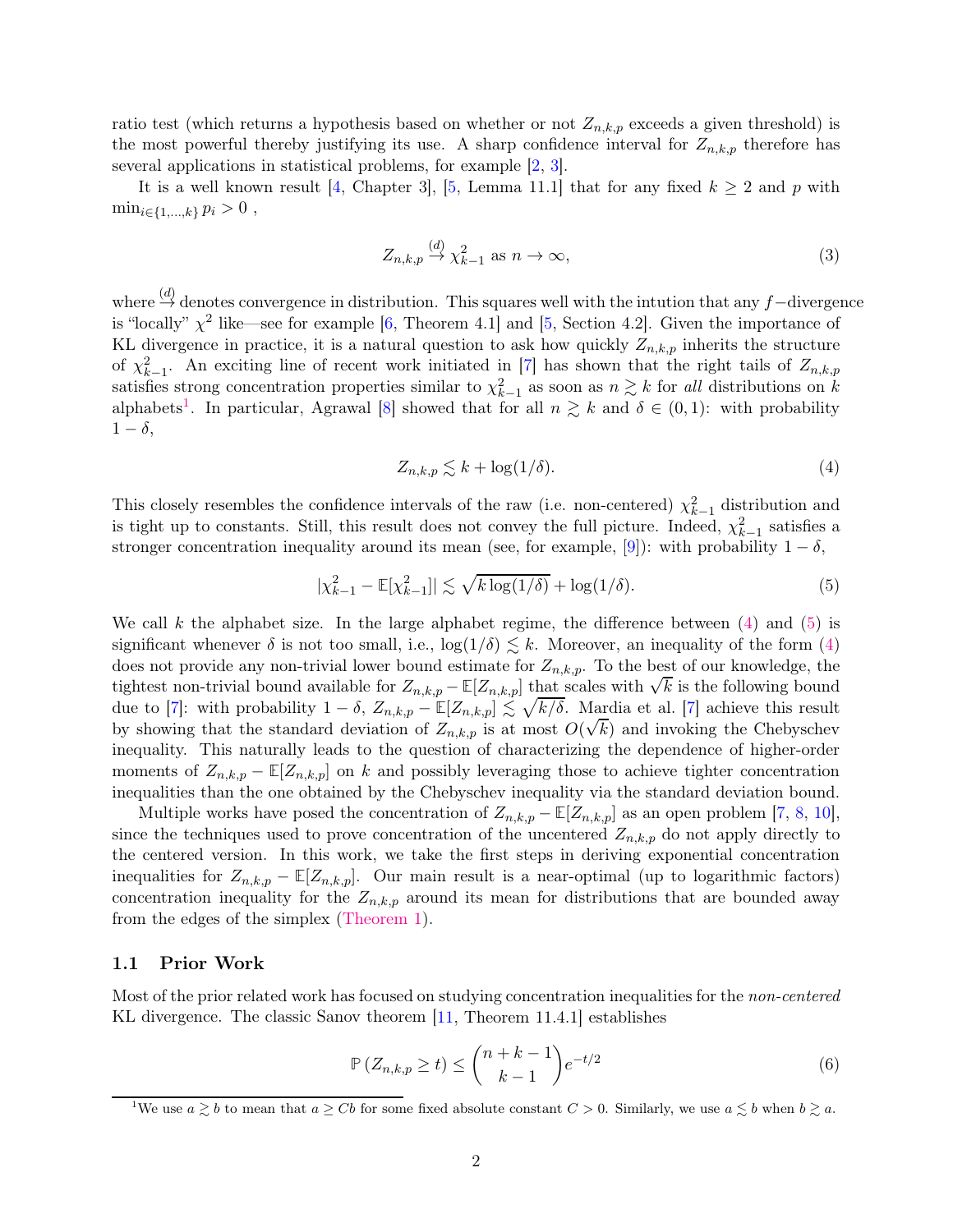using the method of types [\[12\]](#page-22-2) and shows that this is optimal in the sense that for a fixed  $k, \epsilon > 0$ 

<span id="page-2-1"></span>
$$
\lim_{n \to \infty} \frac{1}{n} \log \mathbb{P} \left( Z_{n,k,p} \ge 2n\epsilon \right) = \epsilon. \tag{7}
$$

The main result in Mardia et al. [\[7,](#page-21-6) Theorem 3] greatly improved the dependence of the right hand side of [\(6\)](#page-1-3) on the alphabet size k. They also established an  $O(k)$  bound on the variance of  $Z_{n,k,p}$ . Agrawal [\[8\]](#page-21-7) established that

$$
\mathbb{P}\left(Z_{n,k,p} \ge t\right) \le \left(\frac{et}{2(k-1)}\right)^{k-1} e^{-t/2},\tag{8}
$$

which is sharper than the bound of  $[7]$  in certain regimes of k and n. The bound [\(8\)](#page-2-1) was further refined for  $k > 2$  by a careful analysis of the moment generating function (MGF) of  $Z_{n,k,p}$ in [\[13\]](#page-22-3). Antos and Kontoyiannis [\[14\]](#page-22-4) used the bounded differences inequality to prove that for  $p =$  Uniform[k] (the uniform distribution over k alphabets),  $||Z_{n,k,p} - \mathbb{E} Z_{n,k,p}||_{\psi_2} \lesssim \sqrt{n} \log n$ , where  $\|\cdot\|_{\psi_2}$  denotes the sub-Gaussian norm [\[15\]](#page-22-5). This gives the right rates (up to log factors) when  $n \lesssim k$ but gets worse as *n* increases, and hence does not explain the asymptotic convergence of  $Z_{n,k,p}$  in [\(3\)](#page-1-4). Our approach is built on the approach of [\[8\]](#page-21-7), as we also use the chain rule of KL divergence (on the MGF) to reduce the alphabet size of the problem. However, employing this method for the centered  $Z_{n,k,p}$  requires non-trivial extensions. More details on our approach and the differences from [\[8\]](#page-21-7) are provided in [Section 1.3.](#page-3-0)

#### 1.2 Our Results

Our main result is to show that  $Z_{n,k,p}$  satisfies a strong concentration property around its mean. In particular, we show that  $Z_{n,k,p} - \mathbb{E}[Z_{n,k,p}]$  belongs to the family of sub-Gamma distributions [\[9\]](#page-22-0) (see [Section 2](#page-5-0) for more background) with certain parameters. For a random variable  $X$ , we use  $\psi_X(\cdot)$  to denote the logarithm of its MGF, i.e.,  $\psi_X(t) := \log(E[e^{tX}])$ . We also define for any  $\alpha > 0$ ,  $\Delta_{\alpha}^{k-1} := \{p \in \Delta^{k-1} : \min_{i \in \{1,\dots,k\}} p_i \ge \alpha\}.$  We can then state our main result.

<span id="page-2-0"></span>**Theorem 1.** There exists positive constants C, c such that for any  $n \in \mathbb{N}$ ,  $k \geq 2$ ,  $p \in \Delta_{\alpha}^{k-1}$  for an arbitrary  $\alpha > 0$ , the following holds<sup>[2](#page-2-2)</sup>

<span id="page-2-3"></span>
$$
\psi_{Z_{n,k,p}-\mathbb{E}[Z_{n,k,p}]}(t) \le Ck \log^4\left(\frac{k}{\alpha}\right)t^2, \text{ for all } |t| \le \frac{1}{c}.\tag{9}
$$

**Remark 1.** Unlike the results of [\[7\]](#page-21-6) or [\[8\]](#page-21-7), our main theorem involves the term  $\alpha = \min\{p_1, \ldots, p_k\}$ . In particular, we prove a bound on the MGF only for  $p \in \Delta_{\alpha}^{k-1}$ —i.e. for all distributions bounded away from the edges of the simplex. Such a term has appeared before in the literature. For example, [\[9,](#page-22-0) Theorem 12.13] (see also [\[16,](#page-22-6) [17\]](#page-22-7)) provides a concentration inequality for Pearson's  $\chi^2$ statistic that involves  $\min_i p_i \geq \alpha$ . Another example is [\[18,](#page-22-8) Theorem 10], which characterizes the asymptotics of the minmax error in estimating a multinomial distribution from its samples under any f−divergence loss. Nevertheless, a concentration inequality such as [\(9\)](#page-2-3) (without involving any  $\alpha$  term) should hold for distributions with  $\min_i p_i$  arbitrarily close to 0 for  $n \geq n_0$ , where  $n_0$  is *large enough* (note that  $n_0$  may depend on k, p, and  $\alpha$ ). This is because we have  $Z_{n,k,p} \stackrel{(d)}{\rightarrow} \chi_{k-1}^2$  for any such  $p$  (i.e. this is a *distribution-free* result); see [\[8,](#page-21-7) Theorem III.3] for more details. We leave the task of establishing such a result with an explicit dependence on  $n_0$  for future work.

<span id="page-2-2"></span><sup>&</sup>lt;sup>2</sup>Note that  $\alpha$  may depend on *n* and *k*.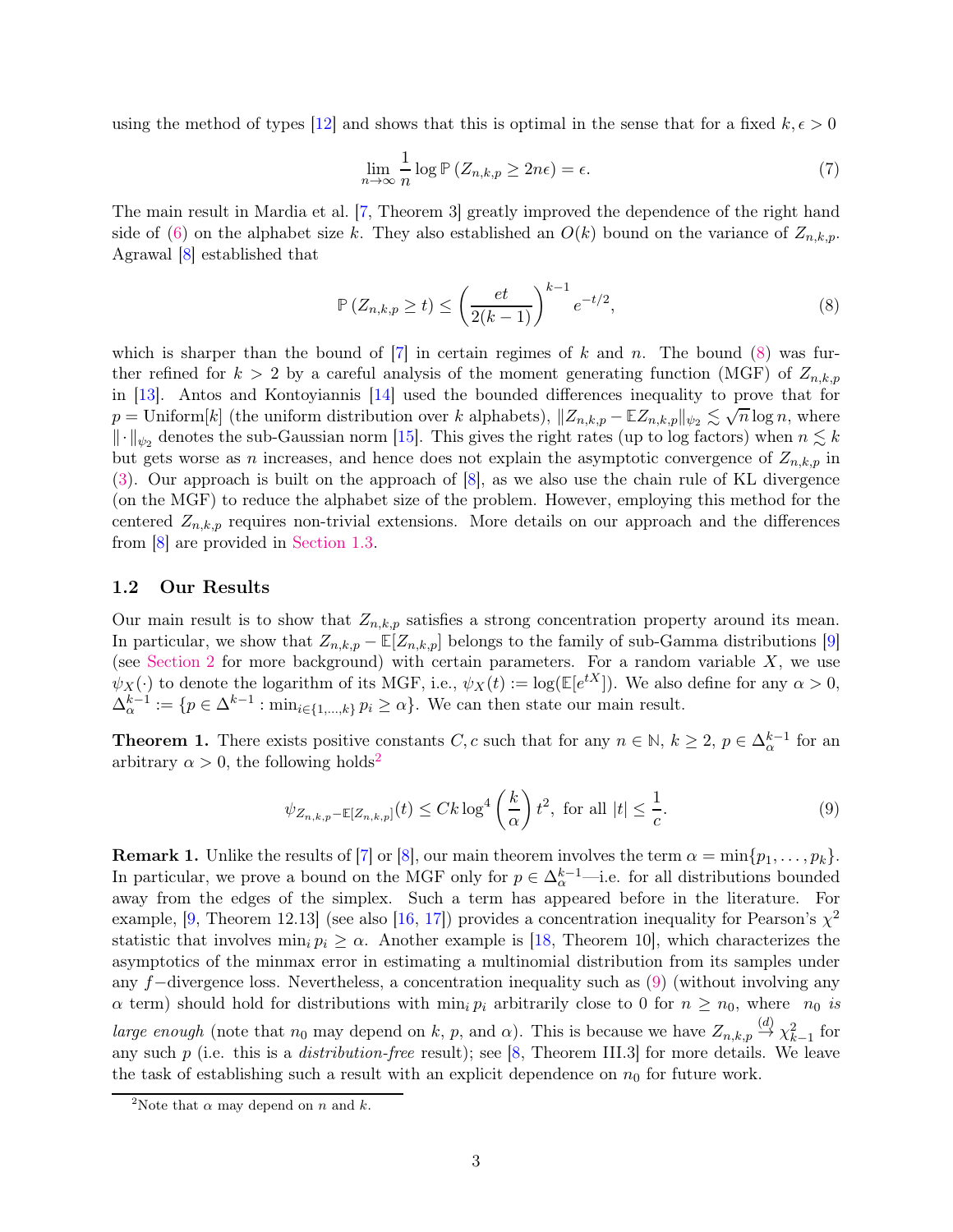The proof of [Theorem 1](#page-2-0) is given in [Section 3.1](#page-7-0) and a brief overview of the proof is given in [Section 1.3.](#page-3-0) Using the standard arguments for the concentration of sub-Gamma distributions (see [Section 2](#page-5-0) for more details), we directly obtain the following corollaries:

<span id="page-3-3"></span>Corollary 1 (Confidence Interval). Under the condition of [Theorem 1,](#page-2-0) we have the following for all  $\delta \geq 0$ : with probability  $1 - \delta$ ,

$$
|Z_{n,k,p} - \mathbb{E}[Z_{n,k,p}]| \lesssim \sqrt{k \log^4 \left(\frac{k}{\alpha}\right) \log \left(\frac{1}{\delta}\right)} + \log \left(\frac{1}{\delta}\right). \tag{10}
$$

In particular, we can take  $\rho_{n,\epsilon}$  in [\(2\)](#page-0-0) to be  $2 \exp \left(-\min\left(\frac{\epsilon^2}{v}\right)\right)$  $\frac{\epsilon^2}{v}, \frac{\epsilon}{c}$  $\left(\frac{\epsilon}{c}\right)$ , where  $v \lesssim k \log^4(k/\alpha)$  and  $c \lesssim 1$ .

<span id="page-3-4"></span>For a random variable X and positive integer m, we use  $||X||_m$  to denote  $(\mathbb{E}|X|^m)^{1/m}$ .

Corollary 2 (Moment Bounds). Under the condition of [Theorem 1,](#page-2-0) we have the following for all  $m \in N$ :

$$
||Z_{n,k,p} - \mathbb{E}[Z_{n,k,p}]||_{m} \lesssim \sqrt{km \log^{4}\left(\frac{k}{\alpha}\right)} + m.
$$
\n(11)

Finally, we show the tight rates (up to constants) for the raw moments of the random variable  $Z_{n,k,p}$ . The rates in [\[8,](#page-21-7) Theorem III.2] are incorrectly claimed to be optimal; it is claimed that  $||Z_{n,k,p}||_m = \Theta(km)$ , whereas the right rate of  $||\chi_{k-1}^2||_m$  is  $\Theta(k+m)$ . To see this, note that  $\mathbb{E}[(\chi_k^2)^m] = 2^m \Gamma(m + k/2)/\Gamma(k/2)$ , where  $\Gamma(\cdot)$  is the gamma function (see, for example, [\[19\]](#page-22-9)). The upper bound follows by noting  $\Gamma(m+k/2)/\Gamma(k/2) \leq (m+k)^m$ , and the lower bound follows by noting that  $(\Gamma(m+k/2)/\Gamma(k/2))^{1/m} \geq (\max(k^m,\Gamma(m)))^{1/m} \geq \max(k,m) \geq m+k$ . However, [\[8,](#page-21-7) Theorem III.2] proves a much weaker bound:  $||Z_{n,k,p}||_{m} \lesssim mk$ . Nonetheless, the main result of Agrawal can establish the optimal bound on the raw moments and we do so in the following Proposition.

<span id="page-3-1"></span>**Proposition 1** (Raw moment bounds). For any  $k \geq 2$ ,  $n \geq 1$ ,  $m \geq 1$  and  $p \in \Delta^{k-1}$ , we have the following:  $||Z_{n,k,n}||_m \leq k + m$ .

The proof of [Proposition 1](#page-3-1) is given in [Section 3.2.](#page-11-0) At a high level, [\[8,](#page-21-7) Theorem III.2] achieves the rate of  $O(km)$  for the m-th moment by showing that the sub-exponential norm of  $Z_{n,k,p}$  is  $O(k)$ . On the other hand, we control the sub-exponential norm of a truncated and translated version of  $Z_{n,k,p}$  to get the tight rates in [Proposition 1.](#page-3-1)

#### <span id="page-3-0"></span>1.3 Our Techniques

We give an overview of our techniques here. We crucially use the chain rule of relative entropy to reduce the k−alphabet size problem to a problem with smaller alphabet size. This strategy has been successfully used by [\[7\]](#page-21-6) (for the moments) and [\[8\]](#page-21-7) (for the MGF) to control the right tails of  $Z_{n,k,p}$ . Using the chain rule and the fact that  $(X_1, \ldots, X_{k-1}) \big| X_k \sim \text{Multinomial}(n - X_k, p')$  where  $p'=\left(\frac{p_1}{1-r}\right)$  $\frac{p_1}{1-p_k}, \ldots, \frac{p_{k-1}}{1-p_k}$  $1-p_k$ , we can write the following:

<span id="page-3-2"></span>
$$
Z_{n,k,p} = Z_{n,2,p_k} + Z_{n-X_k,k-1,p'},
$$
\n(12)

where  $Z_{n,2,p_k}$  is the (scaled) binary relative entropy between  $\hat{p}_k$  and  $p_k$ , and  $Z_{n-X_k,k-1,p'}$  is the (scaled) relative entropy between  $p'$  and  $\left(\frac{X_1}{n-X_1}\right)$  $\frac{X_1}{n-X_1}, \ldots, \frac{X_{k-1}}{n-X_1}$  $\frac{X_{k-1}}{n-X_1}$ ; see [Section 2.2](#page-6-0) for more details. We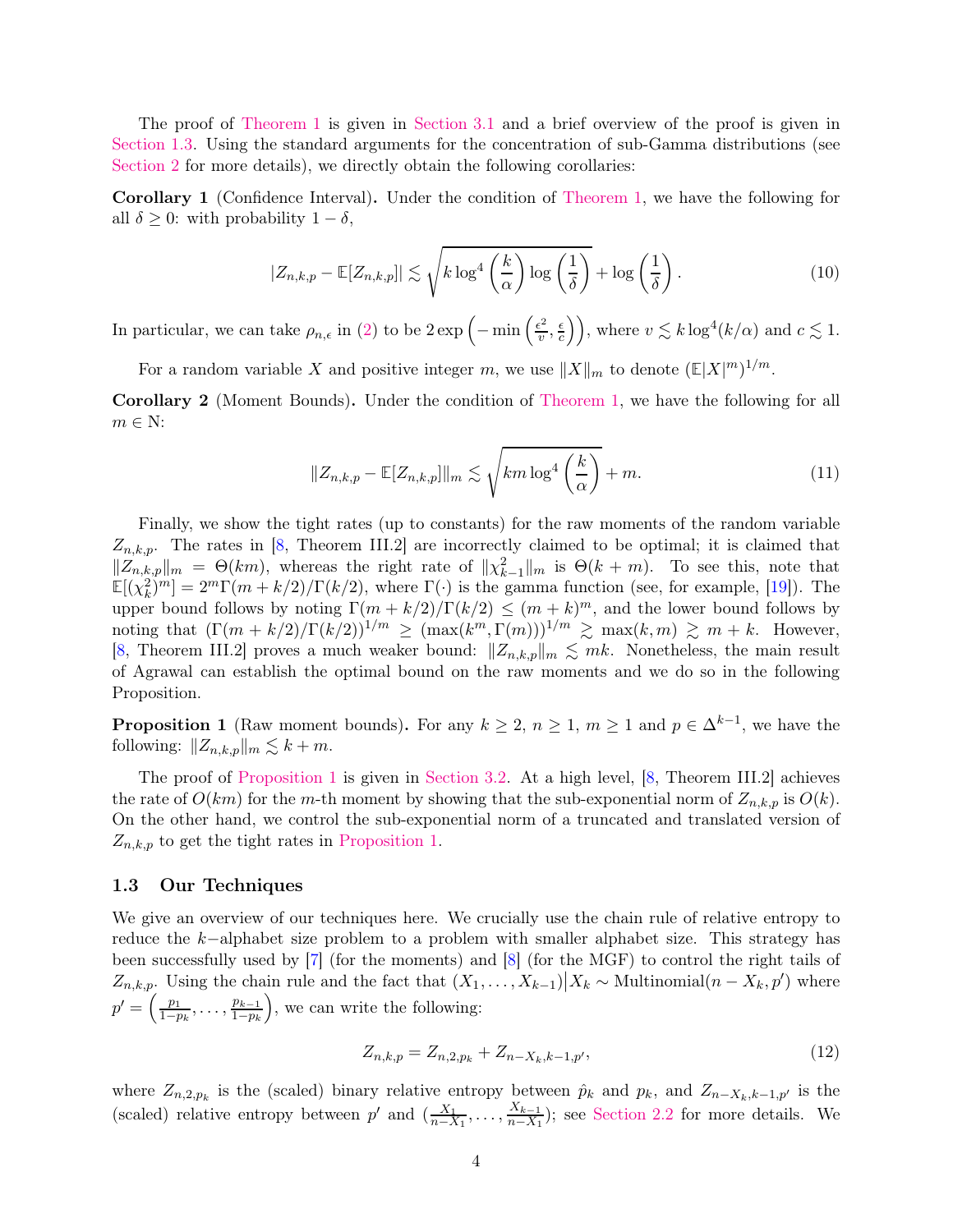begin by briefly discussing the technique of  $|8|$  that we build on. At a high level,  $|8|$  proceeds by noting the following decomposition:

<span id="page-4-1"></span><span id="page-4-0"></span>
$$
\mathbb{E}[e^{tZ_{n,k,p}}] = \mathbb{E}[\mathbb{E}[e^{tZ_{n,k,p}}|X_k]] = \mathbb{E}[e^{tZ_{n,2,p_k}}\mathbb{E}[e^{tZ_{n-X_k,k-1,p'}}|X_k]],
$$
\n(13)

and subsequently notes that the problem of bounding the MGF of  $Z_{n,k,p}$  can be solved by bounding the MGFs of  $Z_{n,2,p_k}$  and  $Z_{n-X_k,k-1,p'}$ . Thus, they reduce the alphabet size of the problem from k to  $k-1$ . Applying this reasoning inductively, they finally transform the problem to bounding the MGF of  $Z_{n,2,p}$  for all  $p \in [0,1]$ .

However, this approach hits a natural roadblock for the centered MGF. Using [\(12\)](#page-3-2), we see that  $Z_{n,k,p}$  – **E**[ $Z_{n,k,p}$ ] =  $Z_{n,2,p}$  – **E**[ $Z_{n,2,p}$ ] +  $Z_{n-X_k,k-1,p'}$  – **E**[ $Z_{n-X_k,k-1,p'}$ ]. Now conditioning on  $X_k$  and using an argument similar to [\(13\)](#page-4-0), we have the following

$$
\mathbb{E}[e^{t(Z_{n,k,p}-\mathbb{E}[Z_{n,k,p}])}]=\mathbb{E}[e^{t(Z_{n,2,p_k}-\mathbb{E}[Z_{n,2,p_k}])}\mathbb{E}[e^{t(Z_{n-X_k,k-1,p'}-\mathbb{E}[Z_{n-X_k,k-1,p'}])}|X_k]].
$$
 (14)

The induction hypothesis will bound the MGF (conditioned on  $X_k$ ) of  $Z_{n-X_k,k-1,p'}-\mathbb{E}[Z_{n-X_k,k-1,p'}|X_k],$ which is different from the expression in [\(14\)](#page-4-1) because  $\mathbb{E}[Z_{n-X_k,k-1,p'}] \neq \mathbb{E}[Z_{n-X_k,k-1,p'}|X_k]$ . Thus we cannot naively use the same next steps as Agrawal—we would need to introduce the  $\mathbb{E}[Z_{n-X_k,k-1,p'}|X_k]$ term somewhere to effectively use induction.

Defining  $g_{k,p}(n) := n \mathbb{E}[D(\widehat{p}_{n,k}||p)]$  for  $n \in \mathbb{N}$ , we note that  $g_{k-1,p'}(n-X_k) = \mathbb{E}[Z_{n-X_k,k-1,p'}|X_k].$ In order to use the induction hypothesis, we begin by the following decomposition:

$$
\mathbb{E}\left[e^{t(Z_{n,k,p}-\mathbb{E}[Z_{n,k,p}])}\right] = \mathbb{E}\left[e^{t(Z_{n,2,p_k}-\mathbb{E}[Z_{n,2,p_k}])}\cdot e^{2t(g_{k-1,p'}(n-X_k)-\mathbb{E}[g_{k-1,p'}(n-X_k)])}\right] \cdot \mathbb{E}\left[e^{t(Z_{n-X_k,k-1,p'}-\mathbb{E}[Z_{n-X_k,k-1,p'}|X_k])}\Big|X_k\right]\right],
$$
(15)

where we use that  $\mathbb{E}[Z_{n-X_k,k-1,p'}] = \mathbb{E}[g_{k-1,p'}(n-X_k)]$  by the tower property of conditional expectation. Although this allows us to use the induction hypothesis (conditioned on  $X_k$ ) on  $Z_{n-X_k,k-1,p'}$  –  $\mathbb{E}[Z_{n-X_k,k-1,p'}|X_k]$ , this leads to a new challenge: we need to control the deviation of  $g_{k-1,p'}(n-X_k)$  around its mean. In order to get the right dependence on k in [Theorem 1,](#page-2-0) we need to show that the MGF of centered  $g_{k-1,p'}(n - X_k)$  does not scale polynomially with k. Suppressing the subscripts in notation of g for brevity, we need to show that  $\psi_{g(n-X_k)-\mathbb{E}[g(n-X_k)]}(t) \leq vt^2$ , where  $v \lesssim \text{polylog}(k/\alpha)$ . As a sanity check, we expect this to be true after large enough n (which may depend on k and p) because we know that for a fixed k and p,  $g_{k,p}(n) = \mathbb{E}[Z_{n,k,p}]/2 \to (k-1)/2$  as  $n \to \infty$  (see [\(3\)](#page-1-4)). Thus after a large enough n, we expect  $g_{k,p}(n-X_k)$  to be bounded on an interval of constant length, and hence satisfy a subgaussian-style bound.

The technical bulk of our paper is dedicated to showing that  $g_{k,p}(\cdot)$  satisfies the required bounds whenever  $n \geq k$  (see [Lemmas 3](#page-9-0) and [4\)](#page-10-0). In order to prove these results, we crucially use the connection between  $q(\cdot)$  and Bernstein polynomials; see [Section 2.2](#page-6-0) for more details.

#### 1.4 Notation and Organization

In [Section 2,](#page-5-0) we introduce important concepts and recall some new and old preliminary results. [Section 3](#page-7-1) is devoted to proving the main results. [Section 4](#page-11-1) proves a few concentration inequalities for random variables, that have been used in the main proof. Finally we provide a few concluding remarks in [Section 5.](#page-16-0)

Notation: All logarithms are to the base e. We use  $d(p||q)$  for  $p, q \in [0, 1]$  to denote the binary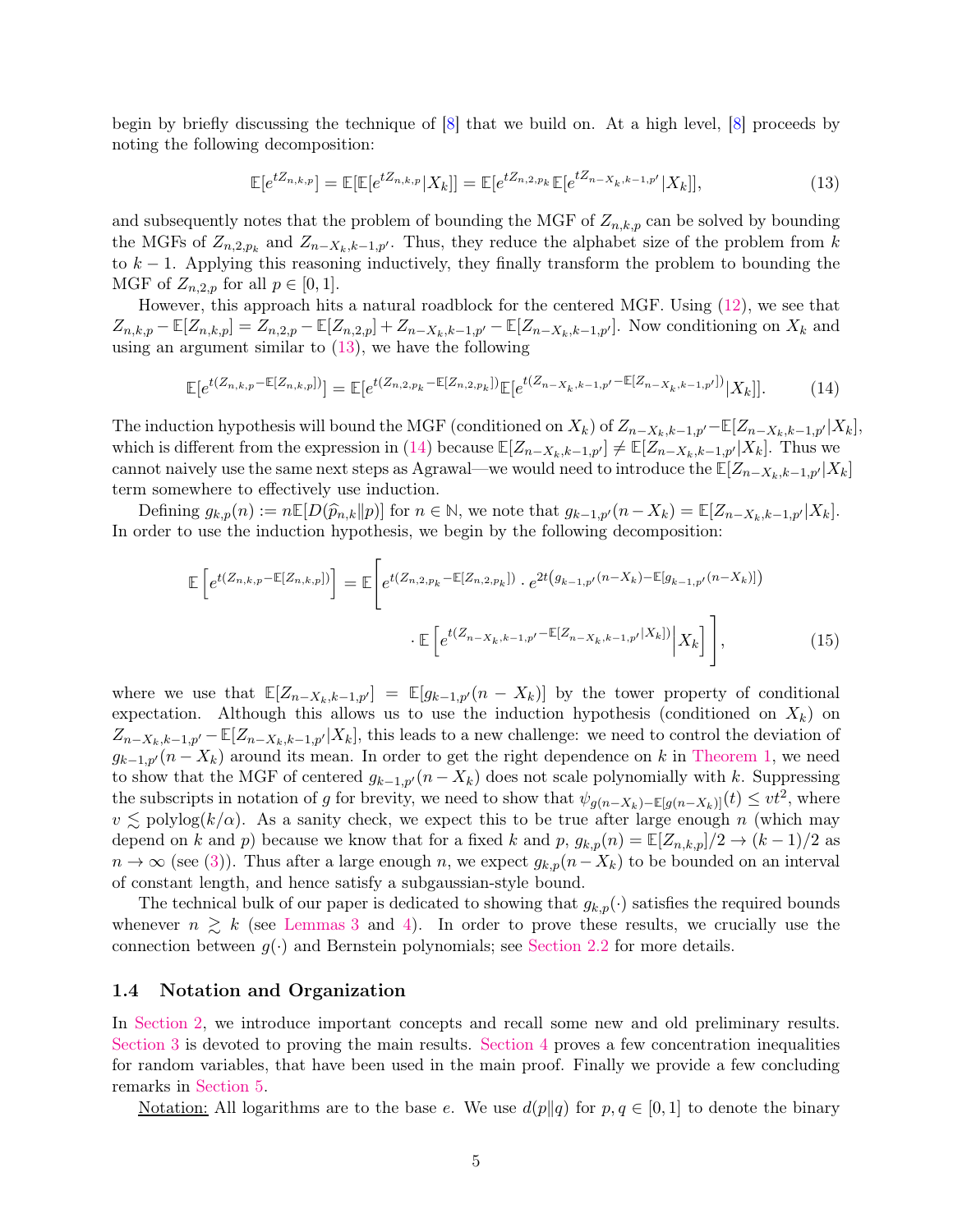KL-divergence, so  $d(p||q) := p \log \frac{p}{q} + (1-p) \log \frac{(1-p)}{(1-q)}$ . For two random variables X and Y, X  $\perp \perp$  Y denotes the independence of  $X$  and  $Y$ .

# <span id="page-5-0"></span>2 Mathematical Preliminaries

In this section, we introduce concepts and preliminary results that will be required further ahead.

### 2.1 Sub-Gamma random variables

<span id="page-5-1"></span>We review the basic theory of sub-Gamma random variables, following [\[9\]](#page-22-0).

**Definition 1.** A random variable X is said to be sub-Gamma with variance factor  $\nu$  and scale parameter c, denoted by  $X \in \Gamma(\nu, c)$ , if

<span id="page-5-2"></span>
$$
\psi_X(t) \le \frac{\nu t^2}{2(1 - ct)} \text{ for } |t| \le \frac{1}{c}.\tag{16}
$$

**Remark 2.** Note that [Definition 1](#page-5-1) implicitly imposes that if  $X \in \Gamma(\nu, c)$  with finite  $\nu$  and  $c > 0$ , then X has mean zero. This follows by noting that the convexity of  $\exp(tx)$  and Jensen inequality imply that  $\psi_X(t) \geq tE[X]$ , violating the condition in [\(16\)](#page-5-2) for some small (in magnitude) t if  $\mathbb{E}[X] \neq 0.$ 

Note that since  $\chi^2_{k-1}$  is a Gamma random variable with shape parameter  $k-1$  and scale parameter 2, we have that  $\chi^2_{k-1} - \mathbb{E}[\chi^2_{k-1}] \in \Gamma(2(k-1), 2)$ . Therefore, in order to match the asymptotics one is required to prove that  $Z_{n,k,p} - \mathbb{E}[Z_{n,k,p}] \in \Gamma(\nu, c)$  with  $\nu \leq k$  and  $c \leq 1$ . The definition of sub-Gamma random variables also readily leads to properties regarding the moments and the concentration which we mention in the following proposition.

<span id="page-5-3"></span>**Proposition 2** (Theorem 2.3 of [\[9\]](#page-22-0)). If  $X \in \Gamma(\nu, c)$ , then

$$
\mathbb{P}(|X| > \sqrt{2\nu t} + ct) \le 2e^{-t},\tag{17}
$$

and for all integers  $q \geq 1$ 

$$
\mathbb{E}[X^{2q}] \le q!(8\nu)^q + (2q)!(4c)^{2q}, \text{ and } ||X||_q \lesssim \sqrt{q\nu} + qc. \tag{18}
$$

The usual characterization of sub-Gamma random variables in terms of its tails and moments (i.e., the converse of [Proposition 2\)](#page-5-3) in the literature requires the random variable to be centered (see, for example, [\[9,](#page-22-0) Theorem 2.[3](#page-5-4)]). We next provide a characterization where X need not be centered<sup>3</sup>. Thus, we extend the centering lemma [\[15,](#page-22-5) Lemma 2.6.8] to sub-Gamma random variables.

<span id="page-5-5"></span>Proposition 3 (Centering and characterization of sub-Gamma). Let X be a random variable and let  $A, B \geq 0$ .

1. Suppose for every integer  $q \geq 1, X$  satisfies

<span id="page-5-6"></span>
$$
\mathbb{E}[X^{2q}] \le q!A^q + (2q)!B^{2q}.\tag{19}
$$

Then,  $X - \mathbb{E}[X] \in \Gamma(24A + 36B^2, 6B)$ .

<span id="page-5-4"></span><sup>&</sup>lt;sup>3</sup>We note that a similar result appears in  $[20, \text{Lemma 1}]$ , but there seems to be a gap in the provided proof; the proof applies [\[9,](#page-22-0) Theorem 2.3], a result for centered random variable, on a random variable that is not centered.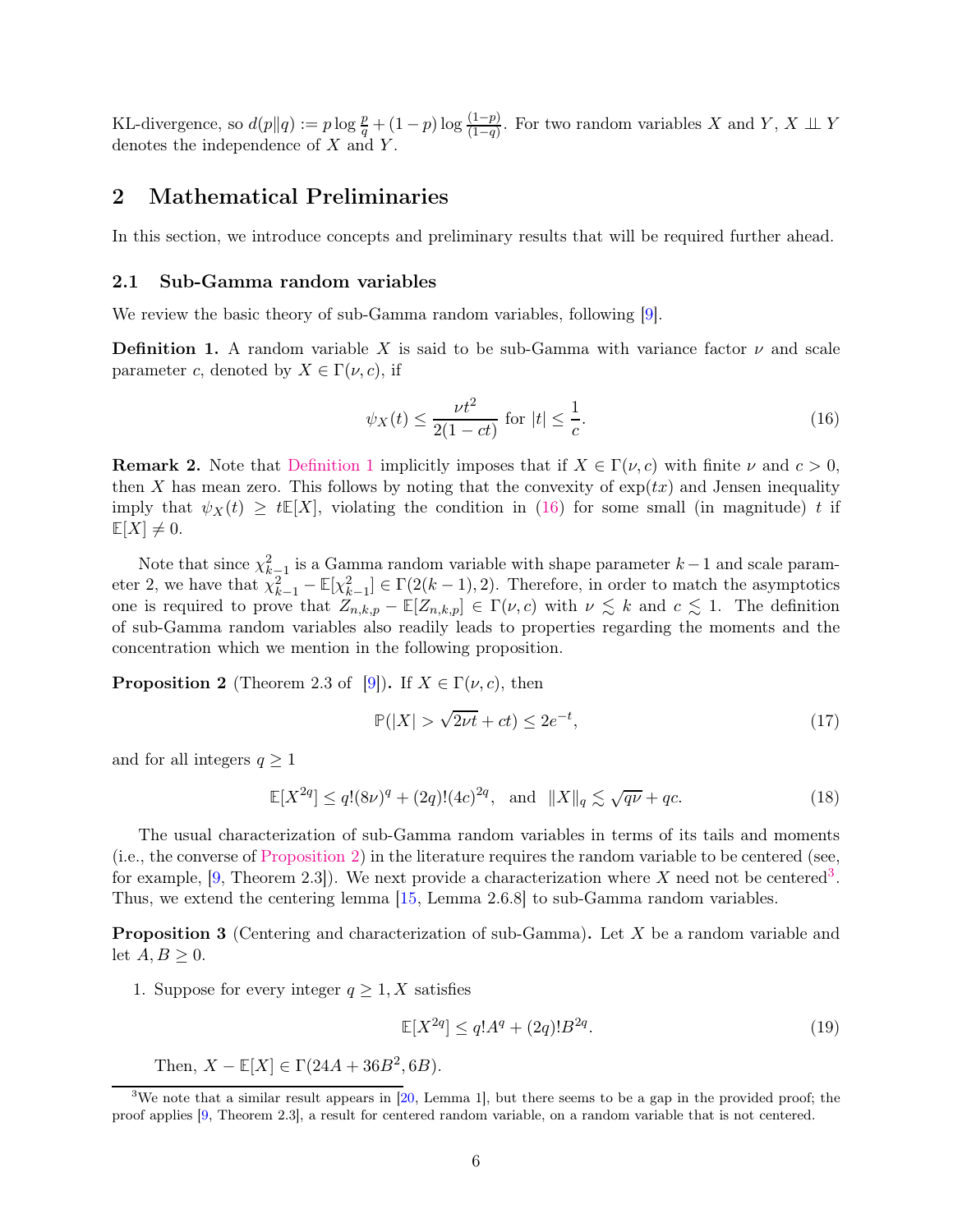2. Suppose for every  $\delta > 0$ 

<span id="page-6-5"></span>
$$
|X| \le \sqrt{2A} + B + \sqrt{2A \log(1/\delta)} + B \log(1/\delta)
$$
\n(20)

holds with probability at least  $1 - \delta$ . Then  $X - \mathbb{E}[X] \in \Gamma(1536A + 864B^2, 144B)$ .

The proof of [Proposition 3](#page-5-5) is deferred to [Appendix A.](#page-16-1)

**Remark 3** (Centering  $Z_{n,k,p}$ ). A natural idea in light of [Proposition 3](#page-5-5) is to obtain concentration results for  $Z_{n,k,p} - \mathbb{E}[Z_{n,k,p}]$  using the moment bounds on  $Z_{n,k,p}$  in [Proposition 1](#page-3-1) and the centering lemma of [Proposition 3.](#page-5-5) Since  $\mathbb{E}[Z_{n,k,p}]^{2q} \leq (Ck+C(2q))^{2q}$  for an absolute constant C, we can see that this allows us to establish that  $Z_{n,k,p} - \mathbb{E}[Z_{n,k,p}] \in \Gamma(\nu, c)$  where  $\nu \lesssim k^2$  and  $c \lesssim k$  which does not give us the right rates.

#### <span id="page-6-0"></span>2.2 Relative Entropy and Bernstein Polynomials

<span id="page-6-2"></span>We recall the chain rule of entropy below:

Proposition 4 (Chain Rule). We have

$$
D(\widehat{p}_{n,k}||p) = d(\widehat{p}_k||p_k) + (1 - \widehat{p}_k)D\left(\left(\frac{X_1}{n - X_k}, \dots, \frac{X_{k-1}}{n - X_k}\right) \middle\| \left(\frac{p_1}{1 - p_k}, \dots, \frac{p_{k-1}}{1 - p_k}\right)\right),\tag{21}
$$

where the second term is considered to be 0 if  $X_k = n$ .

**Remark 4.** Note that  $(X_1, \ldots, X_{k-1}) \big| X_k \sim \text{Multinomial}(n - X_k, p')$  where  $p' = \left(\frac{p_1}{1-p}\right)$  $\frac{p_1}{1-p_k}, \ldots, \frac{p_{k-1}}{1-p_k}$  $1-p_k$  . We can then multiply both sides of  $(21)$  with  $2n$  to restate [Proposition 4](#page-6-2) with slight abuse of notation as

<span id="page-6-1"></span>
$$
Z_{n,k,p} = Z_{n,2,p_k} + Z_{n-X_k,k-1,p'}
$$
\n(22)

(recall that  $Z_{n,2,p_k}$  depends on  $X_k$ ).

<span id="page-6-3"></span>We now recall the result in  $[8]$  that shows sharp concentration for the case of binary alphabet size.

**Proposition 5** (Theorem III.2 in [\[8\]](#page-21-7)). We have  $\mathbb{E}[\exp{\{Z_{n,2,p}/4\}}] \leq 2$ , and so for all integers m,  $||Z_{n,2,p}||_m \leq 20m$ .

Remark 5. The constant in the latter part of [Proposition 5](#page-6-3) can be derived from [\[21,](#page-22-11) Theorem 3.14 or  $|9|$ .

As mentioned in [Section 1.3,](#page-3-0) we need to handle the tails of the random variable  $\mathbb{E}[Z_{n-X_k,k-1,p'}|X_k]$ to perform induction. This requires us to define and analyze the following terms, which appear in our proof.

<span id="page-6-4"></span>Definition 2. Define

$$
f_{k,p}(n) := \mathbb{E}[D(\widehat{p}_{n,k}||p)] \text{ for } n \in \mathbb{N}
$$
  
\n
$$
g_{k,p}(n) := n\mathbb{E}[D(\widehat{p}_{n,k}||p)] = nf_{k,p}(n) \text{ for } n \in \mathbb{N}
$$
  
\n
$$
\phi(x) := x \log(1/x) \text{ for } 0 < x \le 1, \ \phi(0) = 0.
$$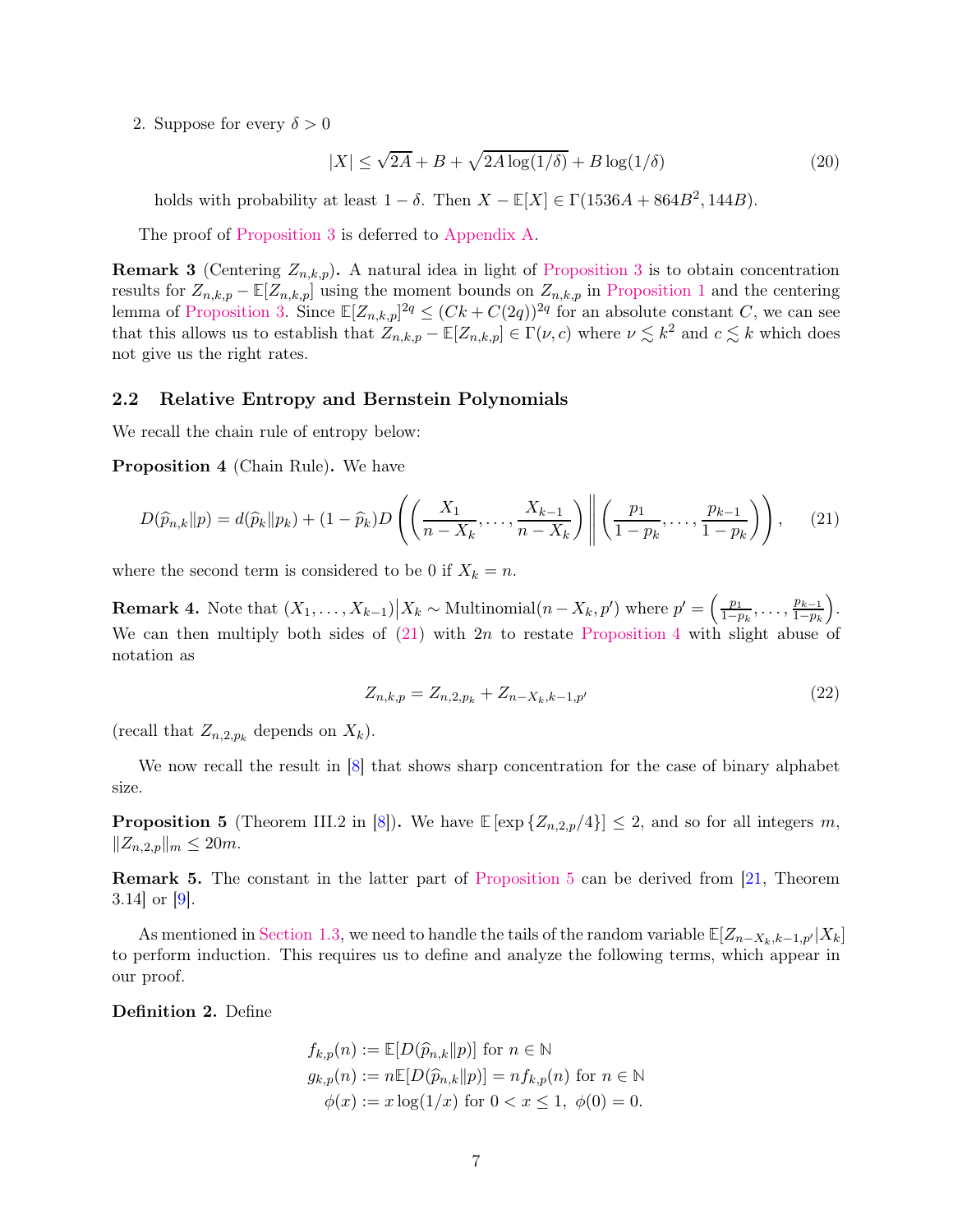**Remark 6.** From [Definition 2,](#page-6-4) we see that  $\mathbb{E}[Z_{n-X_k,k-1,p'}|X_k] = g_{k-1,p'}(n-X_k)$ .

As mentioned previously, the function  $g$  plays an important role in the main proof—in particular, obtaining sharp upper and lower bounds on the function  $g_{k,p}(n)$  becomes important. To this end, we use its relationship with Bernstein polynomials. The Bernstein polynomial approximation of a continuous function  $h : [0, 1] \to \mathbb{R}$  is defined as

$$
B_n(h, x) := \sum_{k=0}^n h(k/n) \binom{n}{k} x^k (1-x)^{n-k}.
$$
 (23)

Therefore, we see that for  $N \sim \text{Binomial}(n, x)$ ,  $B_n(h, x) = \mathbb{E}\left[h\left(\frac{N}{n}\right)\right]$ .

<span id="page-7-2"></span>We now recall the following relation between the expected value of relative entropy and Bernstein polynomials [\[22,](#page-22-12) [23\]](#page-22-13).

**Proposition 6.** Let  $\phi(x) := x \log(1/x)$  for  $x \in (0,1], \phi(0) = 0$ . We then have

$$
g_{k,p}(n) = \sum_{i=1}^{k} n (\phi(p_i) - B_n(\phi, p_i)).
$$

<span id="page-7-3"></span>Finally, we also state the following properties of  $f_{k,p}(n)$  which will be also useful further on [\[23,](#page-22-13) [24\]](#page-22-14).

**Proposition 7** (Properties of  $f_{k,p}(n)$ ). For any distribution  $p \in \Delta^{k-1}$  and  $n \in \mathbb{N}$ , we have

- 1.  $f_{k,p}(n) \leq \frac{k-1}{n}$ .
- 2.  $f_{k,p}(n) \le f_{k,p}(n+1)$  for  $n \in \mathbb{N}$ .

For completeness, we give the proofs of [Propositions 6](#page-7-2) and [7](#page-7-3) in [Appendix A.](#page-16-1)

# <span id="page-7-1"></span>3 Proof of Main Results

<span id="page-7-0"></span>In this section we prove the main results and defer the proof of intermediate lemmas to [Section 4.](#page-11-1)

### 3.1 MGF and Centered Moments

We begin by recalling the assertion of [Theorem 1:](#page-2-0)

Let  $p \in \Delta_{\alpha}^{k-1}$  for an  $\alpha > 0$ . Then for all  $n \in \mathbb{N}$ ,

<span id="page-7-5"></span>
$$
\psi_{Z_{n,k,p}-\mathbb{E}[Z_{n,k,p}]}(t) \le Ck \log^4\left(\frac{k}{\alpha}\right)t^2, \text{ for all } |t| \le \frac{1}{c} \tag{24}
$$

where  $C, c$  are absolute positive constants.

*Proof of [Theorem 1.](#page-2-0)* We proceed by induction on the alphabet size  $k$ .

**Base Case:** We proceed by first establishing that when  $k = 2$ , then  $Z_{n,2,p} - \mathbb{E}[Z_{n,2,p}]$  is a sub-Gamma random variable. This is proved in the following lemma, the proof of which is deferred to [Section 4.](#page-11-1)

<span id="page-7-4"></span>**Lemma 1** (Concentration of centered binary divergence). For absolute constants  $C_2$  and  $c_2 > 0$ 

$$
\sup_{p \in [0,1]} \psi_{Z_{n,2,p} - \mathbb{E}[Z_{n,2,p}]}(t) \le C_2 t^2, \text{ for all } |t| \le \frac{1}{c_2}.
$$
\n(25)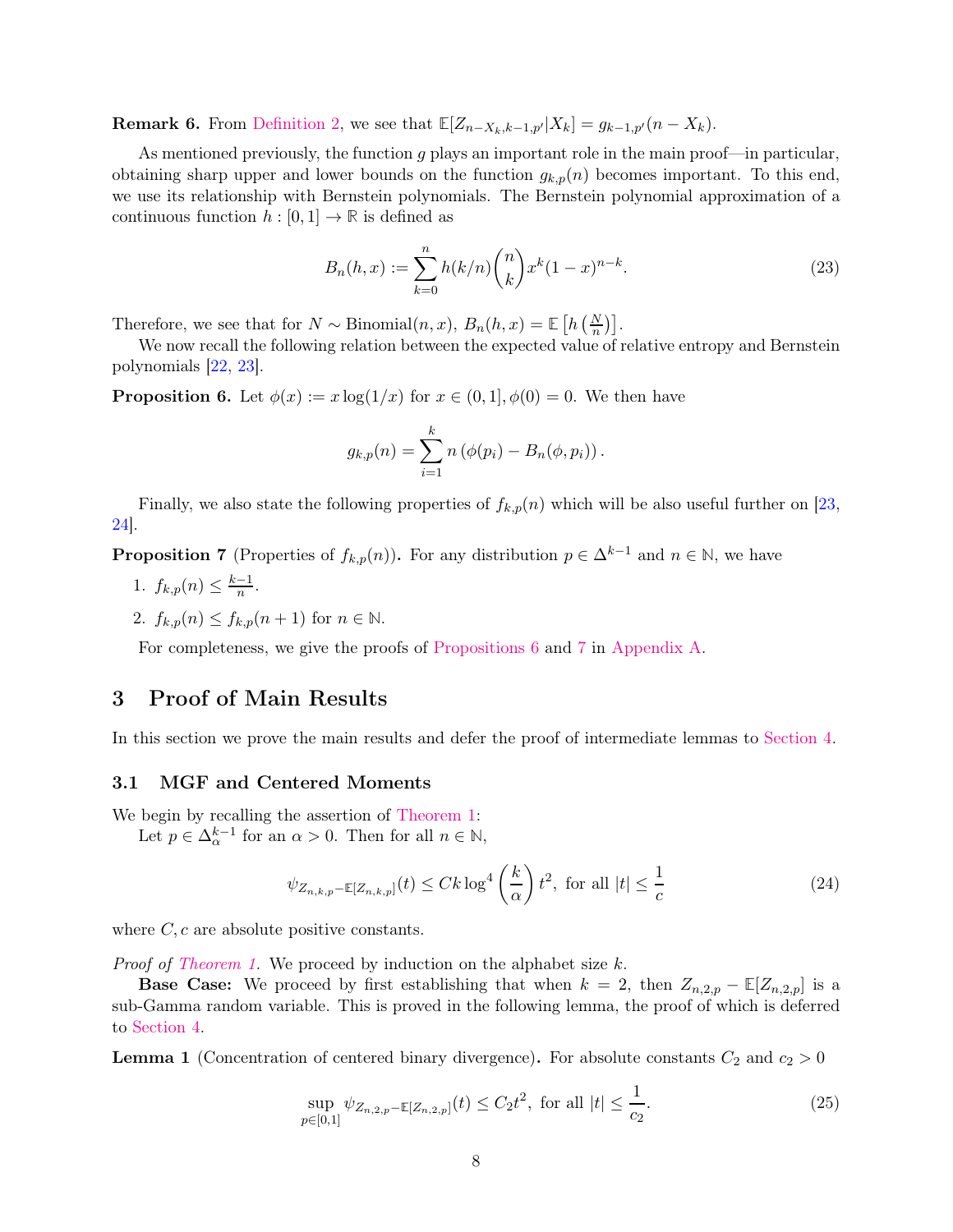Using [Lemma 1,](#page-7-4) we have the following:

$$
\sup_{p \in [0,1]} \psi_{Z_{n,2,p} - \mathbb{E}[Z_{n,2,p}]}(t) \le C_2 t^2 \le C t^2
$$

for all  $|t| \leq c^{-1} \leq c_2^{-1}$  by choosing absolute constants  $C \geq C_2$  and  $c \geq c_2$ .

**Induction step:** Assume the theorem holds for alphabet size  $k - 1$ , i.e. for all  $n \in \mathbb{N}$ 

$$
\sup_{p \in \Delta_{\alpha}^{k-2}} \psi_{Z_{n,k-1,p}-\mathbb{E}[Z_{n,k-1,p}]}(t) \le C(k-1) \log^4 \left(\frac{k-1}{\alpha}\right) t^2
$$

for all  $|t| \leq c^{-1}$ .

**Proof for alphabet size k:** We will now establish the result for alphabet size  $k \geq 3$ .

Since we have to show [\(24\)](#page-7-5) for all  $n \in \mathbb{N}$ , we will split n into three ranges and use different arguments in each range.

<span id="page-8-0"></span>Range 1: First, consider  $n \leq 4096(k-1)\log^2(k-1)$ . We use the bounded differences inequality and obtain the following lemma, the proof of which is relegated to [Appendix B.](#page-18-0)

**Lemma 2** (Bounded differences inequality for  $Z_{n,k,p}$ ). For all  $t \in \mathbb{R}$ , we have

$$
\sup_{p \in \Delta_{\alpha}^{k-1}} \psi_{Z_{n,k,p} - \mathbb{E}[Z_{n,k,p}]}(t) \le 27n \log^2\left(\frac{n}{\alpha}\right) t^2.
$$
\n(26)

Therefore, when  $n$  is in Range 1, we use [Lemma 2](#page-8-0) to claim

$$
\psi_{Z_{n,k,p}-\mathbb{E}[Z_{n,k,p}]}(t) \le 27n \log^2\left(\frac{n}{\alpha}\right) t^2
$$
  

$$
\le 27 \times 4096 \times 9(k-1) \log^4\left(\frac{k-1}{\alpha}\right) t^2
$$
 (27)

<span id="page-8-1"></span>
$$
\leq Ck \log^4\left(\frac{k}{\alpha}\right)t^2\tag{28}
$$

for all  $t \in \mathbb{R}$  and large enough absolute constant C, where [\(27\)](#page-8-1) uses that  $4096k \log^2 k \leq k^9$  for all  $k \geq 3$ . Therefore, when  $n \leq 4096(k-1)\log^2(k-1)$ , we have proved the induction step.

Above range 1: Now let  $n > 4096(k-1)\log^2(k-1)$ . Assume without loss of generality that  $p = (p_1, \ldots, p_k) \in \Delta_\alpha^{k-1}$  with  $p_1 \geq \ldots \geq p_k \geq \alpha > 0$ , and let  $|t| \leq c^{-1}$ . Define

$$
p' := \left(\frac{p_1}{1 - p_k}, \dots, \frac{p_{k-1}}{1 - p_k}\right) \in \Delta_\alpha^{k-2}
$$
\n
$$
(29)
$$

where we observe that  $\frac{p_i}{1-p_k} \geq p_i \geq \alpha$  for  $1 \leq i \leq k-1$ . Let  $X_1, \ldots, X_k \sim \text{Multinomial}(n, p)$ . From [Proposition 4,](#page-6-2) we have

$$
Z_{n,k,p} = Z_{n,2,p_k} + Z_{n-X_k,k-1,p'}
$$

where the second term is 0 if  $X_k = n$ . Then,

$$
Z_{n,k,p} - \mathbb{E}[Z_{n,k,p}]
$$
  
=  $Z_{n,2,p_k} - \mathbb{E}[Z_{n,2,p_k}] + Z_{n-X_k,k-1,p'} - \mathbb{E}[Z_{n-X_k,k-1,p'}]$   
=  $Z_{n,2,p_k} - \mathbb{E}[Z_{n,2,p_k}] + Z_{n-X_k,k-1,p'} - \mathbb{E}[Z_{n-X_k,k-1,p'}|X_k] + \mathbb{E}[Z_{n-X_k,k-1,p'}|X_k] - \mathbb{E}[Z_{n-X_k,k-1,p'}]$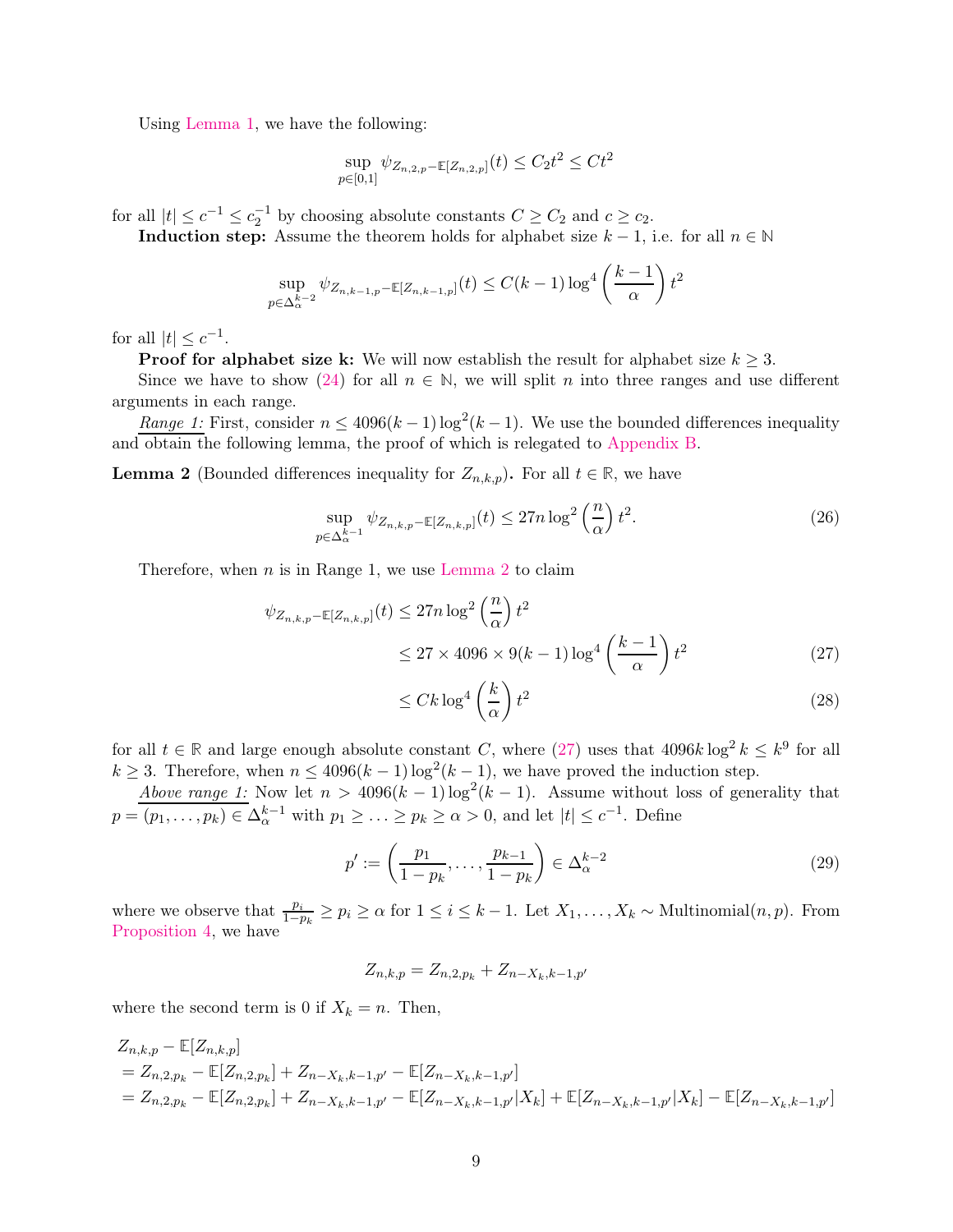and by noting that  $\mathbb{E}[Z_{n-X_k,k-1,p'}|X_k] = 2g_{k-1,p'}(n-X_k)$ , we have

$$
Z_{n,k,p} - \mathbb{E}[Z_{n,k,p}]
$$
  
=  $Z_{n,2,p_k} - \mathbb{E}[Z_{n,2,p_k}] + Z_{n-X_k,k-1,p'} - \mathbb{E}[Z_{n-X_k,k-1,p'}|X_k] + 2g_{k-1,p'}(n-X_k) - \mathbb{E}[2g_{k-1,p'}(n-X_k)].$   
(30)

Now, by the tower property of expectation, we have

$$
\mathbb{E}\left[\exp\left\{t(Z_{n,k,p}-\mathbb{E}[Z_{n,k,p}])\right\}\right]=\mathbb{E}\left[\mathbb{E}\left[\exp\left\{t(Z_{n,k,p}-\mathbb{E}[Z_{n,k,p}])\right\}\Big|X_k\right]\right]
$$
(31)

and noticing that  $Z_{n,2,p_k} - \mathbb{E}[Z_{n,2,p_k}]$  and  $g_{k-1,p'}(n-X_k) - \mathbb{E}[g_{k-1,p'}(n-X_k)]$  are both functions of  $X_k$ , we have

$$
\mathbb{E} \left[ \exp \left\{ t (Z_{n,k,p} - \mathbb{E}[Z_{n,k,p}]) \right\} \right]
$$
\n
$$
= \mathbb{E} \left[ \exp \left\{ t (Z_{n,2,p_k} - \mathbb{E}[Z_{n,2,p_k}]) \right\} \cdot \mathbb{E} \left[ \exp \left\{ t (Z_{n-X_k,k-1,p'} - \mathbb{E}[Z_{n-X_k,k-1,p'}|X_k]) \right\} \Big| X_k \right]
$$
\n
$$
\cdot \exp \left\{ 2t \left( g_{k-1,p'}(n - X_k) - \mathbb{E}[g_{k-1,p'}(n - X_k)] \right) \right\} \right] \tag{32}
$$

and further using the Hölder inequality

$$
\begin{split} \left( \mathbb{E} \left[ \exp \left\{ t (Z_{n,k,p} - \mathbb{E} [Z_{n,k,p}]) \right\} \right] \right)^3 \\ &\leq \mathbb{E} \left[ \exp \left\{ 3t (Z_{n,2,p_k} - \mathbb{E} [Z_{n,2,p_k}]) \right\} \right] \mathbb{E} \left[ \left( \mathbb{E} \left[ \exp \left\{ t (Z_{n-X_k,k-1,p'} - \mathbb{E} [Z_{n-X_k,k-1,p'} | X_k]) \right\} \Big| X_k \right] \right)^3 \right] \\ &\qquad \mathbb{E} \left[ \exp \left\{ 6t \left( g_{k-1,p'} (n-X_k) - \mathbb{E} [g_{k-1,p'} (n-X_k)] \right) \right\} \right]. \end{split} \tag{33}
$$

Now, by the base case we have for  $3|t| \leq 3c^{-1} \leq c_2^{-1}$ ,

<span id="page-9-5"></span><span id="page-9-3"></span><span id="page-9-2"></span><span id="page-9-1"></span>
$$
\mathbb{E}\left[\exp\left\{3t(Z_{n,2,p_k}-\mathbb{E}[Z_{n,2,p_k}])\right\}\right] \leq \exp\{9C_2t^2\}\tag{34}
$$

and by the induction hypothesis for  $|t| \leq c^{-1}$ 

$$
\left(\mathbb{E}\left[\exp\left\{t(Z_{n-X_k,k-1,p'}-\mathbb{E}[Z_{n-X_k,k-1,p'}|X_k])\right\}\Big|X_k\right]\right)^3 \leq \exp\left\{3C(k-1)\log^4\left(\frac{k-1}{\alpha}\right)t^2\right\}.\tag{35}
$$

In particular,  $(35)$  holds almost surely for any  $X_k$  since the induction hypothesis holds for all natural numbers (and the left hand side is zero when  $X_k = n$ ). Now, using [\(34\)](#page-9-2) and [\(35\)](#page-9-1) in [\(33\)](#page-9-3) we get

$$
\psi_{Z_{n,k,p}-\mathbb{E}[Z_{n,k,p}]}(t) \le 3C_2t^2 + 3C(k-1)\log^4\left(\frac{k-1}{\alpha}\right)t^2 + \frac{1}{3}\psi_{g_{k-1,p'}(n-X_k)-\mathbb{E}[g_{k-1,p'}(n-X_k)]}(6t).
$$
\n(36)

*Range 2:* We will now consider the range  $4096(k-1)\log^2(k-1) \leq n < \frac{128(k-1)^2}{\alpha^2\sqrt{\alpha}}$ [4](#page-9-4) . We will use the following result saying that when  $n \geq 4096(k-1)\log^2(k-1)$ , then  $g_{k-1,p'}$  satisfies the required concentration around its mean.

<span id="page-9-4"></span><span id="page-9-0"></span>
$$
{}^{4}\text{Note that }\alpha = \min\{p_1, \ldots, p_k\} \le 1/k, \text{ so } \frac{128(k-1)^2}{\alpha^2 \sqrt{\alpha}} \ge 128(k-1)^2 k^2 \sqrt{k} \ge 4096(k-1)\log^2(k-1) \text{ for all } k \ge 3.
$$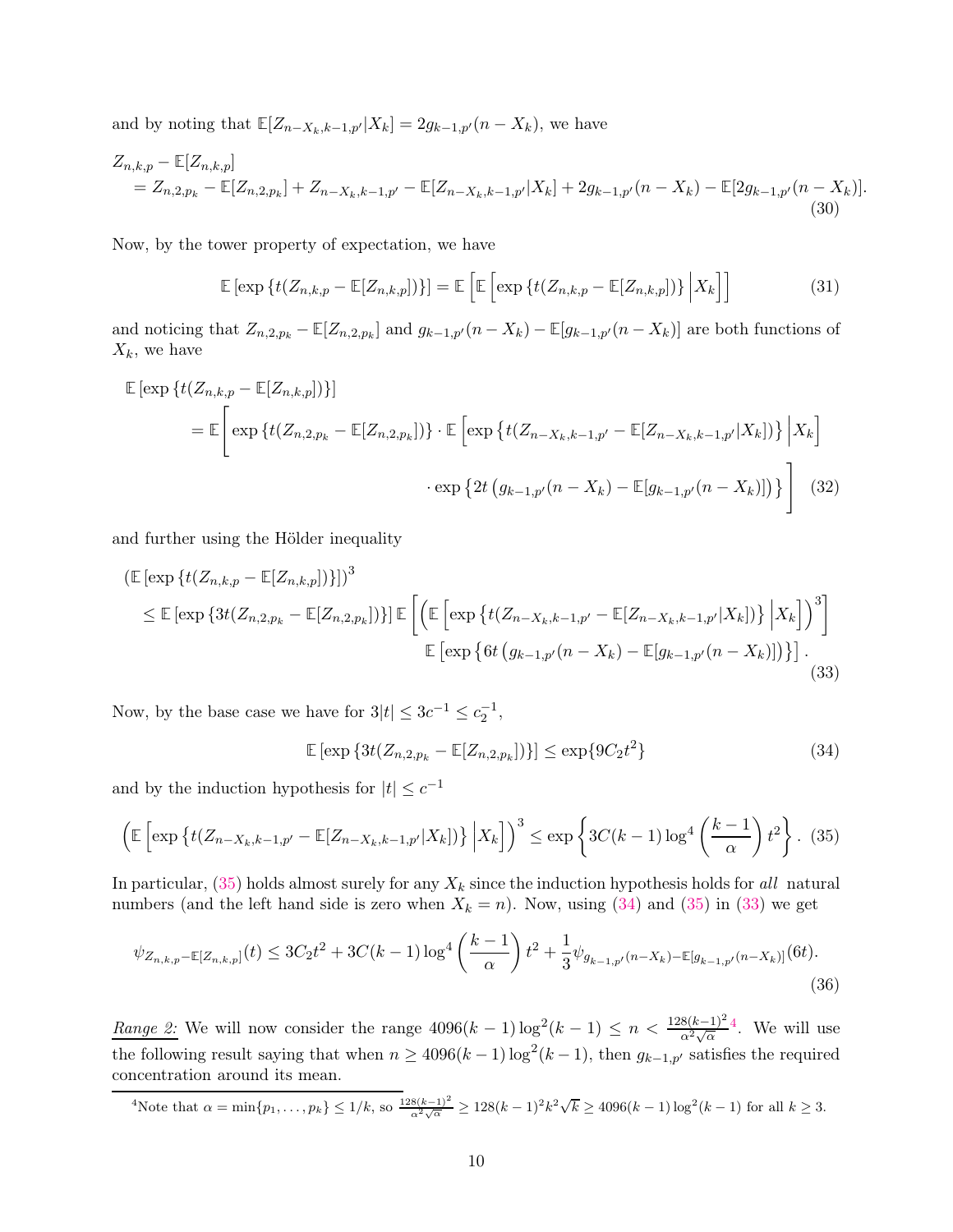**Lemma 3** (Concentration of  $g_{k,p}(Y)$ , Range 2). Let Y ~ Binomial $(n, r)$  where  $r \geq 1 - \frac{1}{k} \geq \frac{1}{2}$  and  $n \geq 4096k \log^2 k$ . Then we have for all  $p \in \Delta^{k-1}$ 

$$
\psi_{g_{k,p}(Y)-\mathbb{E}[g_{k,p}(Y)]}(t) \le (C_g \log^2 n)t^2
$$
, for all  $|t| \le \frac{1}{c_g}$ 

where  $C_g \le 1536 \times 2048, c_g \le 288$ .

The proof of [Lemma 3](#page-9-0) is deferred to [Section 4.](#page-11-1) As  $n < \frac{128(k-1)^2}{\alpha^2 \sqrt{\alpha}}$ , Lemma 3 implies the following bound for  $g_{k-1,p'}$ :

$$
\psi_{g_{k-1,p'}(n-X_k) - \mathbb{E}[g_{k-1,p'}(n-X_k)]}(6t) \le 36C_g \log^2\left(\frac{128(k-1)^2}{\alpha^2 \sqrt{\alpha}}\right)t^2 \le 288C_g \log^2\left(\frac{k-1}{\alpha}\right)t^2 \tag{37}
$$

and therefore from [\(36\)](#page-9-5) we have whenever  $4096(k-1)\log^2(k-1) < n \leq \frac{128(k-1)^2}{\alpha^2\sqrt{\alpha}}$  that

$$
\psi_{Z_{n,k,p}-\mathbb{E}[Z_{n,k,p}]}(t) \le 3C_2t^2 + C(k-1)\log^4\left(\frac{k-1}{\alpha}\right)t^2 + 288C_g\log^2\left(\frac{k-1}{\alpha}\right)t^2
$$
  

$$
\le Ck\log^4\left(\frac{k}{\alpha}\right)
$$
 (38)

for  $|t| \leq c^{-1}$ , where [\(38\)](#page-10-1) holds for any absolute constant  $C \geq 3C_2 + 288C_g$ . Therefore the induction hypothesis is proved for this range of n.

*Range 3:* We finally consider the case when  $n \ge \frac{128(k-1)^2}{\alpha^2 \sqrt{\alpha}}$ . The variance term in [Lemma 3](#page-9-0) scales with log n, which diverges as  $n \to \infty$ . We now state the following the lemma that uses a different argument to get rid of this dependence on  $\log n$  when  $n \gtrsim k^2/\alpha^{5/2}$ .

<span id="page-10-0"></span>**Lemma 4** (Concentration of  $g_{k,p}(Y)$ , Range 3). There exists a constant  $C'_g > 0$  such that if  $n \ge \frac{48k^2}{\alpha^2 \sqrt{\alpha}}$  and  $Y \sim \text{Binomial}(n, r)$  with  $r \ge 1 - \frac{1}{k} \ge \frac{1}{2}$ , then for all  $t \in \mathbb{R}$  and  $p \in \Delta_{\alpha}^{k-1}$ 

<span id="page-10-1"></span>
$$
\psi_{g_{k,p}(Y) - \mathbb{E}[g_{k,p}(Y)]}(t) \le C_g' t^2.
$$
\n(39)

The proof of [Lemma 4](#page-10-0) is provided in [Section 4.](#page-11-1) Using [Lemma 4,](#page-10-0) we have the following bound on  $g_{k-1,p'}$ :

$$
\psi_{g_{k-1,p'}(n-X_k) - \mathbb{E}[g_{k-1,p'}(n-X_k)]}(6t) \le 36C_g't^2
$$

for all  $6|t| \leq 6c^{-1} \leq c_g'^{-1}$  (by choosing  $c \geq 6c_g'$ ). And therefore from [\(36\)](#page-9-5) we have whenever  $n \geq \frac{128(k-1)^2}{\alpha^2 \sqrt{\alpha}}$  that

$$
\psi_{Z_{n,k,p} - \mathbb{E}[Z_{n,k,p}]}(t) \le 3C_2 t^2 + C(k-1)\log^4\left(\frac{k-1}{\alpha}\right)t^2 + 36C_g't^2
$$
  

$$
\le Ck \log^4\left(\frac{k}{\alpha}\right)t^2
$$
 (40)

where we choose an absolute constant C large enough to satisfy  $C \geq 3C_2 + 36C'_{g}$  establishing the theorem in this case as well.

**Remark 7** (Bound on C and c). In light of the proof, we can see that taking  $c = \max\{3c_2, 6c_g, 6c'_g\} \lesssim$ 1 and  $C = \max\{3C_2 + 288C_g, 3C_2 + 36C'_g\} \lesssim 1$  suffices.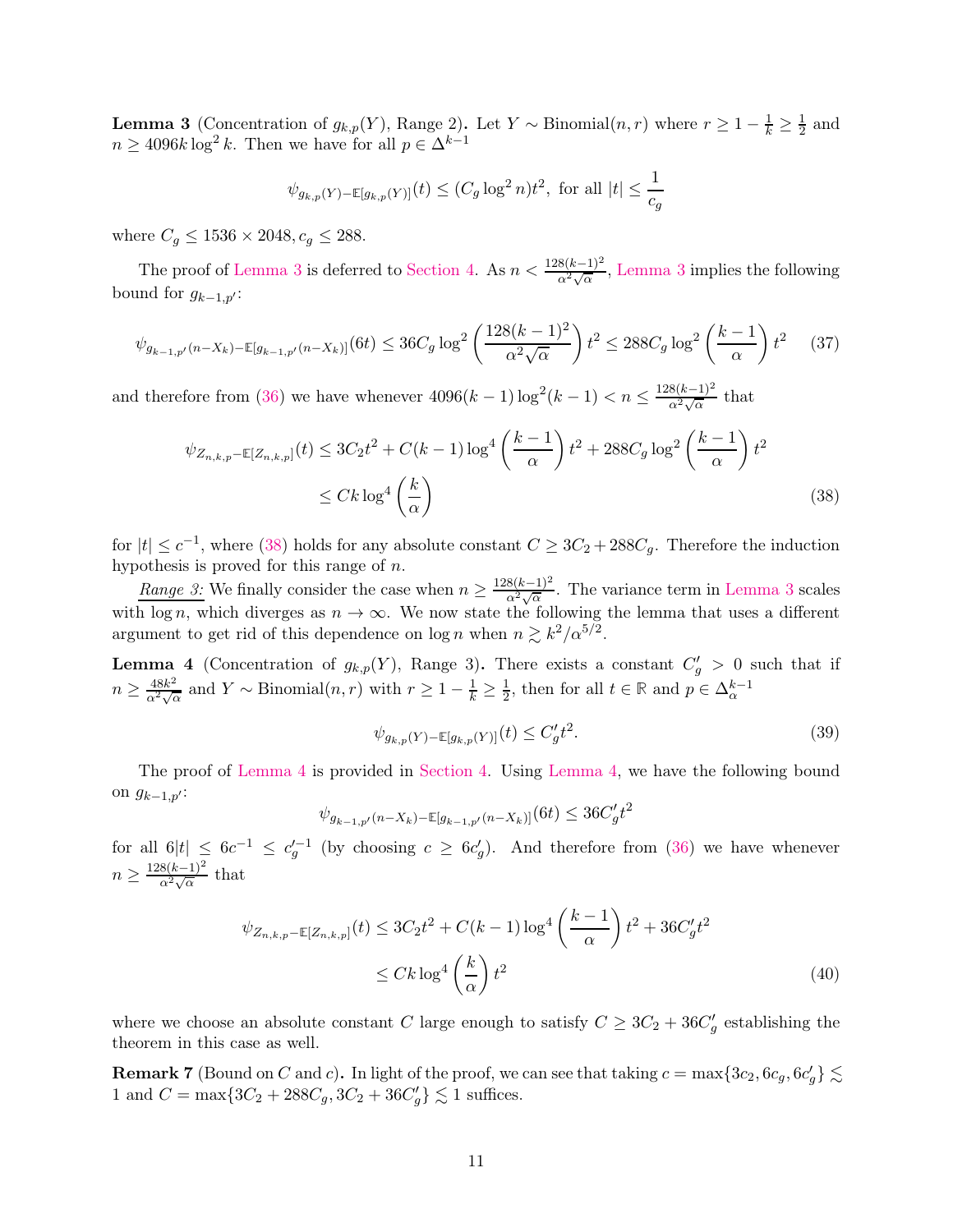Once [Theorem 1](#page-2-0) is established, [Corollaries 1](#page-3-3) and [2](#page-3-4) follow from [Proposition 2.](#page-5-3)

### <span id="page-11-0"></span>3.2 Raw Moments

Finally, we prove that the raw moments of  $Z_{n,k,p}$  matches the asymptotic limit (up to constants) with finite samples.

**Proposition 1** (Raw moment bounds). For any  $k \geq 2$ ,  $n \geq 1$ ,  $m \geq 1$  and  $p \in \Delta^{k-1}$ , we have the following:  $||Z_{n,k,p}||_m \lesssim k + m$ .

<span id="page-11-2"></span>Proof. We begin with the following restatement of the result of [\[8,](#page-21-7) Theorem I.2].

**Claim 1** ([\[8\]](#page-21-7)). There is an absolute constant C such that for all  $\delta \geq 0$ , with probability at least  $1-\delta$ ,  $Z_{n,k,p} \leq C\left(k+\log\left(\frac{1}{\delta}\right)\right)$  $\frac{1}{\delta})$ ).

For completeness, we provide the proof of [Claim 1](#page-11-2) in [Appendix B.](#page-18-0) Using [Claim 1,](#page-11-2) we can show our bound as follows. Let  $Y = (Z_{n,k,p} - Ck)_+$ . By [Claim 1,](#page-11-2) we have that with probability  $1 - \delta$ ,  $|Y|$  ≤  $C \log(1/\delta)$ . Thus applying [Proposition 3,](#page-5-5) we have that  $Y - \mathbb{E}[Y] \in \Gamma(864C^2, 144C)$ , and furthermore applying [Proposition 2,](#page-5-3) we have that  $||Y - \mathbb{E}[Y]||_q \lesssim q$ . Using the fact that  $0 \leq Y \leq$  $Z_{n,k,p}$ , we have that  $0 \leq \mathbb{E}[Y] \leq \mathbb{E}[Z_{n,k,p}] = 2g_{k,p}(n) \leq 2k$  [\(Proposition 7\)](#page-7-3). Finally, using the triangle inequality for  $L_q$  norms, we have the following:

$$
||Z_{n,k,p}||_m = ||Y + (Ck - Z_{n,k,p})_+||_m
$$
  
\n
$$
\leq ||Y||_m + ||(Ck - Z_{n,k,p})_+||_m
$$
  
\n
$$
\leq ||Y - \mathbb{E}[Y]||_m + ||\mathbb{E}[Y]||_m + ||Ck||_m
$$
  
\n
$$
\lesssim m + k.
$$

<span id="page-11-1"></span>This completes the proof.

## 4 Proofs of Intermediate Lemmas

In this Section, we establish the concentration of several random variables, which were required to establish our main result. To begin with, we have the following result about the centered binary KL divergence that follows from a combination of the main result of [\[8\]](#page-21-7) and our centering lemma.

**Lemma 1** (Concentration of centered binary divergence). For absolute constants  $C_2$  and  $c_2 > 0$ 

$$
\sup_{p \in [0,1]} \psi_{Z_{n,2,p} - \mathbb{E}[Z_{n,2,p}]}(t) \le C_2 t^2, \text{ for all } |t| \le \frac{1}{c_2}.
$$
\n(25)

*Proof.* From [Proposition 5,](#page-6-3) we have  $\mathbb{E}[Z_{n,2,p}]^{2q} \leq 2q^{2q}(20)^{2q} \leq 2q!(20)^{2q}$  for any  $q \geq 1$ . Therefore we can invoke [Proposition 3](#page-5-5) with  $A = 0, B = 20$  to establish that  $Z_{n,2,p} - \mathbb{E}[Z_{n,2,p}] \in \Gamma(\nu, c)$  with  $\nu \le 14400, c \le 120$ . The lemma then follows with  $C_2 \le 14400, c_2 \le 240$ .  $\nu \le 14400, c \le 120$ . The lemma then follows with  $C_2 \le 14400, c_2 \le 240$ .

### 4.1 Concentration of g: Range 2

Recall that in [Section 3,](#page-7-1) Range 2 of n corresponded to  $4096(k-1)\log^2(k-1) \le n < \frac{128(k-1)^2}{\alpha^2\sqrt{\alpha}}$ . We aim to establish concentration properties of  $g_{k,p}(Y)$  where Y ~ Binomial $(n,r)$  for a particular

 $\Box$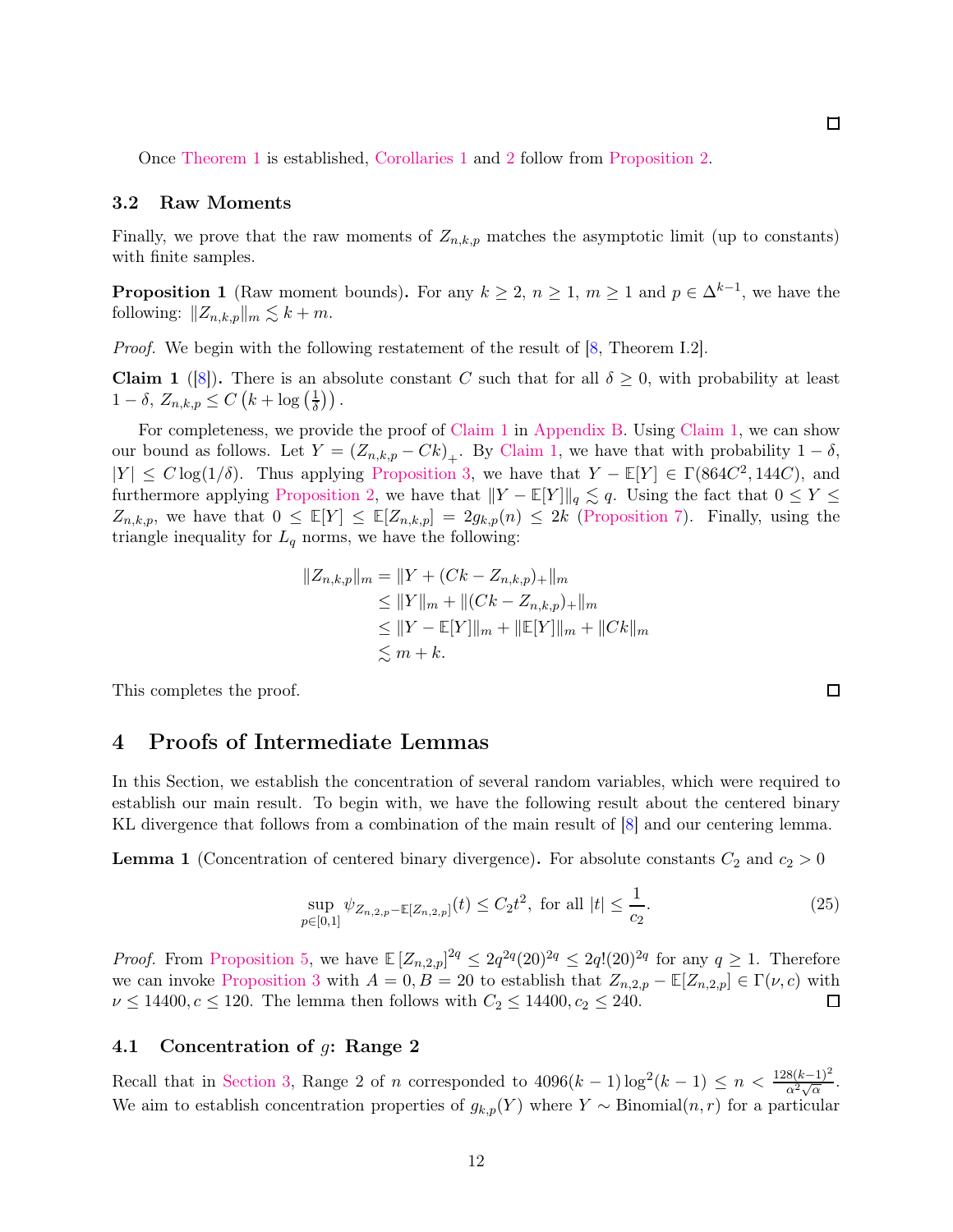<span id="page-12-3"></span> $r \in [0,1]$  and n within this range. As a first step towards this, we establish a bound on the discrete gradient of  $f_{k,p}(\cdot)$  in the next lemma (proof relegated to [Appendix B\)](#page-18-0).

**Lemma 5** (Discrete gradient of  $f_{k,p}(\cdot)$ ). For any  $n \geq 4$ ,  $k \in \mathbb{N}$  and  $p \in \Delta^{k-1}$  we have that

$$
0 \le f_{k,p}(n) - f_{k,p}(n+1) \le \frac{\sqrt{k} \log n}{n^{3/2}} + \frac{8k \log^2 n}{n^2}.
$$

Using the discrete gradient of  $f_{k,p}(n)$ , we can establish the following result.

**Lemma 3** (Concentration of  $g_{k,p}(Y)$ , Range 2). Let Y ~ Binomial $(n,r)$  where  $r \geq 1 - \frac{1}{k} \geq \frac{1}{2}$  $\frac{1}{2}$  and  $n \geq 4096k \log^2 k$ . Then we have for all  $p \in \Delta^{k-1}$ 

$$
\psi_{g_{k,p}(Y)-\mathbb{E}[g_{k,p}(Y)]}(t) \le (C_g \log^2 n)t^2
$$
, for all  $|t| \le \frac{1}{c_g}$ 

where  $C_g \le 1536 \times 2048, c_g \le 288$ .

*Proof.* Extending the definitions of  $f_{k,p}(\cdot), g_{k,p}(\cdot)$  to all  $x \geq 0$ , we define

<span id="page-12-0"></span>
$$
f_{k,p}(0) = 0,
$$
  
\n
$$
g_{k,p}(0) = 0,
$$
  
\n
$$
f_{k,p}(x) = f_{k,p}(\lfloor x \rfloor),
$$
  
\n
$$
g_{k,p}(x) = g_{k,p}(\lfloor x \rfloor).
$$
\n(41)

We point out that [\(41\)](#page-12-0) ensures that  $f_{k,p}(x) = \lfloor x \rfloor g_{k,p}(\lfloor x \rfloor)$  for all  $x \ge 0$ .

Now, consider for  $Y \sim \text{Binomial}(n, r)$ 

$$
|g_{k,p}(Y) - g_{k,p}(nr)| = |Yf_{k,p}(Y) - \lfloor nr \rfloor f_{k,p}(\lfloor nr \rfloor)|
$$
  
\n
$$
= |Yf_{k,p}(Y) - \lfloor nr \rfloor f_{k,p}(Y) + \lfloor nr \rfloor f_{k,p}(Y) - \lfloor nr \rfloor f_{k,p}(\lfloor nr \rfloor)|
$$
  
\n
$$
\leq |Y - \lfloor nr \rfloor |f_{k,p}(Y) + \lfloor nr \rfloor |f_{k,p}(Y) - f_{k,p}(\lfloor nr \rfloor)|
$$
  
\n
$$
\leq (|Y - nr| + 1)f_{k,p}(Y) + n|f_{k,p}(Y) - f_{k,p}(\lfloor nr \rfloor)|.
$$
 (42)

Now, we have by the Chernoff bound (see for example [\[9,](#page-22-0) Exercise 2.12])

<span id="page-12-4"></span>
$$
|Y - nr| \le \sqrt{2nr(1 - r)\log\frac{2}{\delta}} \le \sqrt{\frac{2n}{k}\log\frac{2}{\delta}}\tag{43}
$$

with probability  $\geq 1 - \delta$ .

Consider now  $0 < \delta \leq 1$  such that  $\log \frac{2}{\delta} \leq k$ . Then,  $\sqrt{\frac{2n}{k}}$  $\frac{2n}{k} \log \frac{2}{\delta} \leq$  $\sqrt{2n}$  and consequently, with probability greater than  $1 - \delta$ , we have

$$
Y \ge nr - \sqrt{2n} \ge \frac{n}{2} - \sqrt{2n} \ge \frac{n}{4}.
$$

where the final inequality holds for any  $n \geq 32$ . Now, if  $Y \geq \frac{n}{4} \geq 1$ , we have

$$
n|f_{k,p}(Y) - f_{k,p}(\lfloor nr \rfloor)| = n \sum_{i=\max\{Y, \lfloor nr \rfloor\}}^{\min\{Y, \lfloor nr \rfloor\}} (f_{k,p}(i) - f_{k,p}(i+1))
$$
\n(44)

<span id="page-12-2"></span><span id="page-12-1"></span>
$$
\leq n \sum_{i=\max\{Y, \lfloor nr \rfloor\}}^{\min\{Y, \lfloor nr \rfloor\}} \left( \frac{\sqrt{k} \log i}{i^{3/2}} + \frac{8k \log^2 i}{i^2} \right) \tag{45}
$$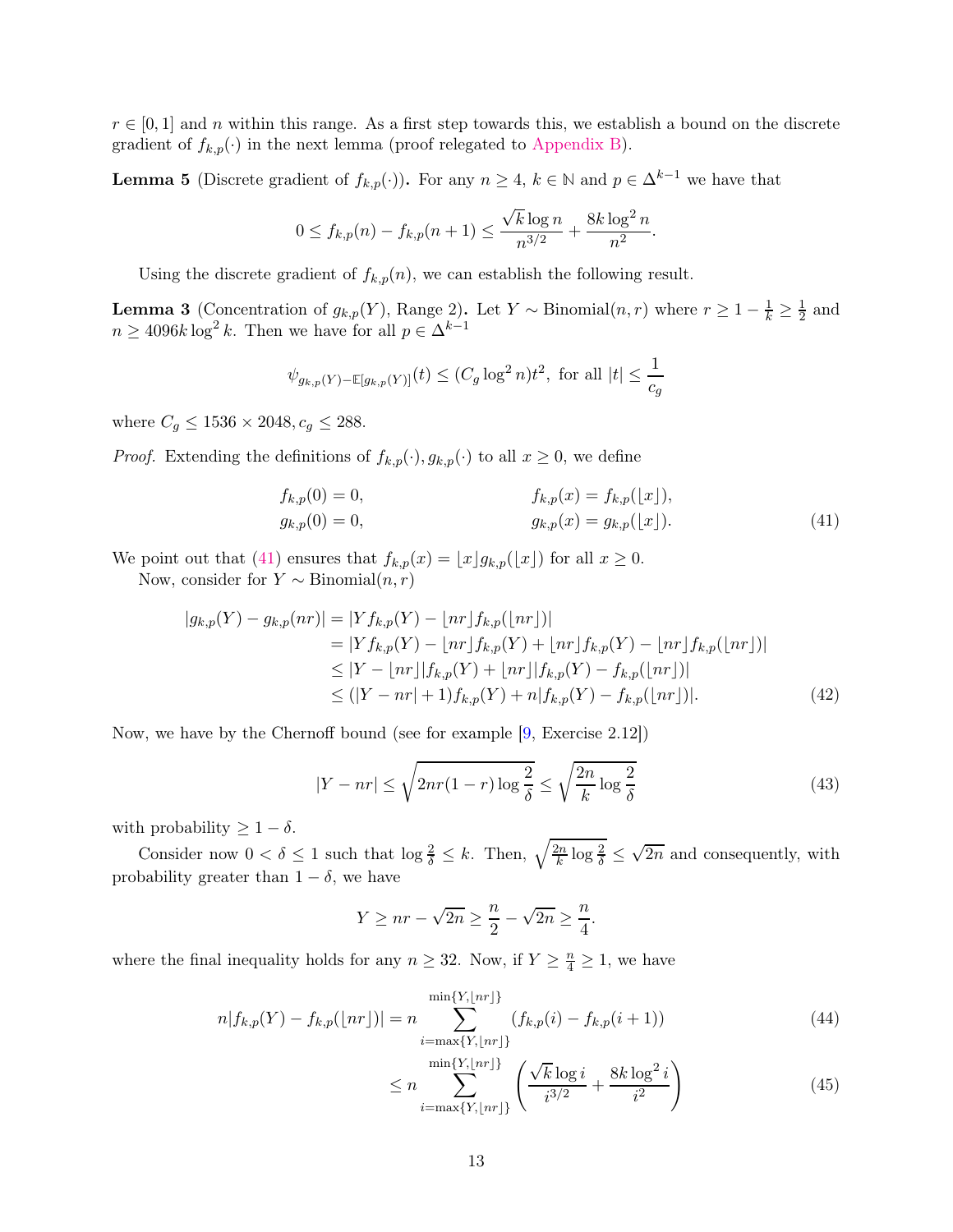<span id="page-13-0"></span>
$$
\leq (|Y - \lfloor nr \rfloor| + 1) \left( \frac{8\sqrt{k} \log n}{n^{1/2}} + \frac{128k \log^2 n}{n} \right) \tag{46}
$$

<span id="page-13-1"></span>
$$
\leq (|Y - nr| + 2) \frac{16\sqrt{k} \log n}{\sqrt{n}} \tag{47}
$$

where [\(44\)](#page-12-1) follows since  $f_{k,p}(i) \geq f_{k,p}(i+1)$  for  $i \in \mathbb{N}$  [\(Proposition 4\)](#page-6-2) and a telescoping sum, [\(45\)](#page-12-2) follows from [Lemma 5,](#page-12-3) [\(46\)](#page-13-0) follows by noting  $i \mapsto \frac{\sqrt{k} \log i}{i^{3/2}}$  $\frac{\overline{k} \log i}{i^{3/2}} + \frac{8k \log^2 i}{i^2}$  $\frac{\log^{-i}}{i^2}$  is decreasing for  $i \geq 3$  and  $\min(Y, \lfloor r \rfloor) \ge n/4 \ge 3$ , and [\(47\)](#page-13-1) follows since  $\frac{n}{256 \log^2 n} \ge k$  ensuring that the first term in (47) is larger. Therefore, in the event that  $|Y - nr| \leq \sqrt{\frac{2n}{k}}$  $\frac{2n}{k} \log \frac{2}{\delta}$  for  $\delta$  such that  $\log \frac{2}{\delta} \leq k$ , we have from  $(42)$ 

$$
|g_{k,p}(Y) - g_k(nr)| \le (|Y - nr| + 1)f_{k,p}(Y) + 16(|Y - nr| + 2)\frac{\sqrt{k}\log n}{n}
$$
  
 
$$
\le (|Y - nr| + 2)\left(\frac{4k}{n} + \sqrt{\frac{256k\log^2 n}{n}}\right)
$$
 (48)

<span id="page-13-3"></span><span id="page-13-2"></span>
$$
\leq 32 \left( \sqrt{\frac{2n}{k} \log \frac{2}{\delta}} + 2 \right) \sqrt{\frac{k \log^2 n}{n}}
$$
\n
$$
\tag{49}
$$

<span id="page-13-4"></span>
$$
\leq \sqrt{2048 \log^2 n \left( \log \frac{1}{\delta} + 1 \right)} + 1 \tag{50}
$$

$$
\leq \sqrt{2048 \log^2 n \log \frac{1}{\delta}} + 32\sqrt{2} \log n + 1 \tag{51}
$$

where [\(48\)](#page-13-2) uses that in the given event  $Y \ge n/4$  (and thus  $f_{k,p}(Y) \le f_{k,p}(n/4)$ ), [\(49\)](#page-13-3) and [\(50\)](#page-13-4) use that *n* is large enough to ensure  $\frac{n}{4096 \log^2 n} \ge k$ , and [\(51\)](#page-13-5) uses the fact that for  $a, b > 0$ ,  $\sqrt{a+b} \leq \sqrt{a} + \sqrt{b}.$ 

We have therefore established that for all  $0 < \delta \leq 1$  such  $\log \frac{2}{\delta} \leq k$ , we have

$$
|g_{k,p}(Y) - g_{k,p}(nr)| \le \sqrt{2048 \log^2 n \log \frac{1}{\delta}} + 32\sqrt{2} \log n + 1 \text{ with probability } \ge 1 - \delta. \tag{52}
$$

Now consider all  $\delta$  such that  $\log \frac{2}{\delta} \geq k$ . In this case, since  $g_{k,p}(Y) \in [0, k]$ , we have

$$
|g_{k,p}(Y) - g_{k,p}(nr)| \le \log \frac{2}{\delta} \le 1 + \log \frac{1}{\delta}.\tag{53}
$$

Putting together [\(52\)](#page-13-6) and [\(53\)](#page-13-7) we have established that for all  $0 < \delta \leq 1$ ,

$$
|g_{k,p}(Y) - g_{k,p}(nr)| \le \sqrt{2048 \log^2 n + 1} + \sqrt{2048 \log^2 n \log \frac{1}{\delta}} + \log \frac{1}{\delta} \text{ w.p. } \ge 1 - \delta \qquad (54)
$$

and therefore  $g_{k,p}(Y) - g_{k,p}(nr)$  satisfies [\(20\)](#page-6-5) in [Proposition 2](#page-5-3) with  $A = 1024 \log^2 n$  and  $B = 1$ , implying that  $g_{k,p}(Y) - \mathbb{E}[g_{k,p}(Y)] \in \Gamma(1536A + 864B^2, 144B)$ , leading to the assertion.

<span id="page-13-7"></span><span id="page-13-6"></span><span id="page-13-5"></span> $\Box$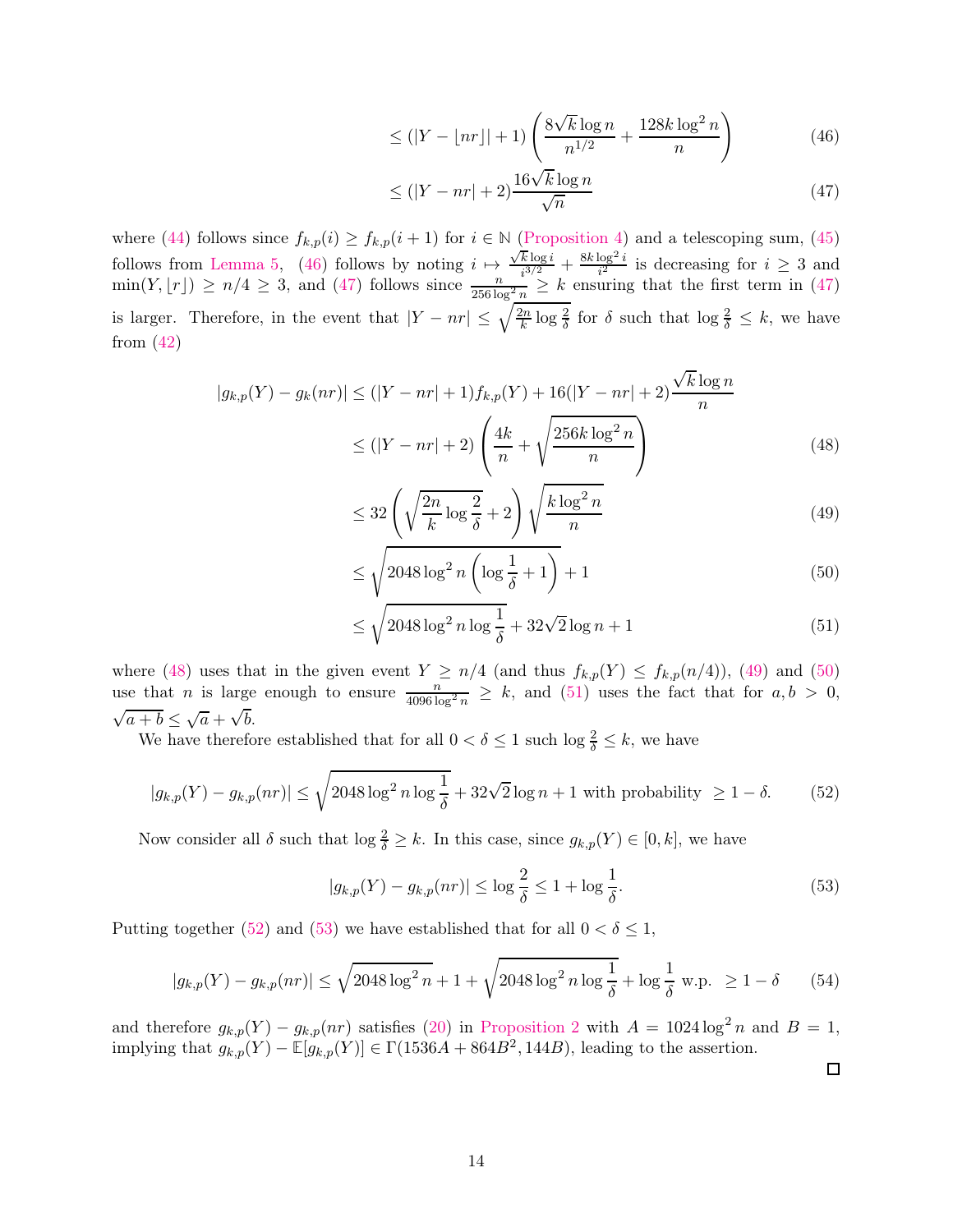### 4.2 Concentration of g: Range 3

When  $n \geq \frac{128(k-1)^2}{\alpha^2 \sqrt{\alpha}}$  (i.e. *n* is in Range 3 corresponding to the notation in [Section 3\)](#page-7-1), we can establish a sharper version of [Lemma 3.](#page-9-0) Intuitively, since  $g_{k,p}(n) \to \frac{k-1}{2}$ , we expect that for a large enough  $n, |g_{k,p}(n) - \frac{k-1}{2}|$  is small. The next proposition quantifies this intuition.

<span id="page-14-1"></span>**Proposition 8** (Bound on  $g_{k,p}(n)$ ). Let  $n \geq \frac{16k^2}{\alpha^2 \sqrt{\alpha}}$  and  $p \in \Delta_{\alpha}^{k-1}$ . Then,  $|g_{k,p}(n) - \frac{k-1}{2}| \leq 1$ .

*Proof.* Define for  $x \in \{0\} \cup \left[\frac{1}{n}\right]$  $\frac{1}{n}, 1]$ 

<span id="page-14-0"></span>
$$
R_i(x) = x \log \frac{x}{p_i} - (x - p_i) - \frac{(x - p_i)^2}{2p_i}.
$$
\n(55)

We then have  $R_i(0) = \frac{p_i}{2}$ . When  $\frac{1}{n} \leq x \leq \frac{p_i}{2}$ , we use the Taylor theorem to assert

$$
\phi(x) = \phi(p_i) + \phi'(p_i)(x - p_i) + \frac{\phi''(p_i)}{2}(x - p_i)^2 + \frac{\phi'''(c)}{6}(x - p_i)^3
$$
\n(56)

where  $c \in [x, p_i]$ . Recalling that  $\phi(p_i) = p_i \log \frac{1}{p_i}$ ,  $\phi'(p_i) = \log \frac{1}{p_i} - 1$ ,  $\phi''(p_i) = -1/p_i$  and  $\phi'''(c) =$  $1/c^2$  we can rewrite [\(56\)](#page-14-0) as

$$
x \log \frac{1}{x} = p_i \log \frac{1}{p_i} + (x - p_i) \log \frac{1}{p_i} - (x - p_i) - \frac{(x - p_i)^2}{2p_i} + \frac{1}{6c^2}(x - p_i)^3
$$

$$
= x \log \frac{1}{p_i} - (x - p_i) - \frac{(x - p_i)^2}{2p_i} + \frac{1}{6c^2}(x - p_i)^3
$$

and rearranging we get

$$
R_i(x) = x \log \frac{x}{p_i} - (x - p_i) - \frac{(x - p_i)^2}{2p_i} = \frac{-1}{6c^2}(x - p_i)^3
$$

for a  $c \in [x, p_i]$ . Now, if  $1/n \leq x \leq p_i/2$ , we have  $|R_i(x)| \leq \frac{n^2}{6}$  $\frac{n^2}{6}|x-p_i|^3 \leq \frac{n^2}{6}$  $\frac{v^2}{6}$ . Furthermore, if  $x \ge p_i/2$ , we have  $c \ge p_i/2$ , and therefore  $|R_i(x)| \le \frac{2}{3p_i^2}|x-p_i|^3$ . We have therefore established that

$$
|R_i(x)| \le \begin{cases} p_i/2 & \text{for } x = 0\\ n^2/6 & \text{for } 1/n \le x \le p_i/2\\ (2/3p_i^2)|x - p_i|^3 & \text{for } x > p_i/2 \end{cases}
$$

Now, by definition of  $R_i(x)$ , we have

$$
\sum_{i=1}^k \widehat{p}_i \log \frac{\widehat{p}_i}{p_i} - (\widehat{p}_i - p_i) - \frac{(\widehat{p}_i - p_i)^2}{2p_i} = \sum_{i=1}^k R_i(\widehat{p}_i).
$$

Taking expectation on both sides yields

$$
\frac{g_{k,p}(n)}{n} - \frac{k-1}{2n} = \sum_{i=1}^{k} \mathbb{E}[R_i(\widehat{p}_i)]
$$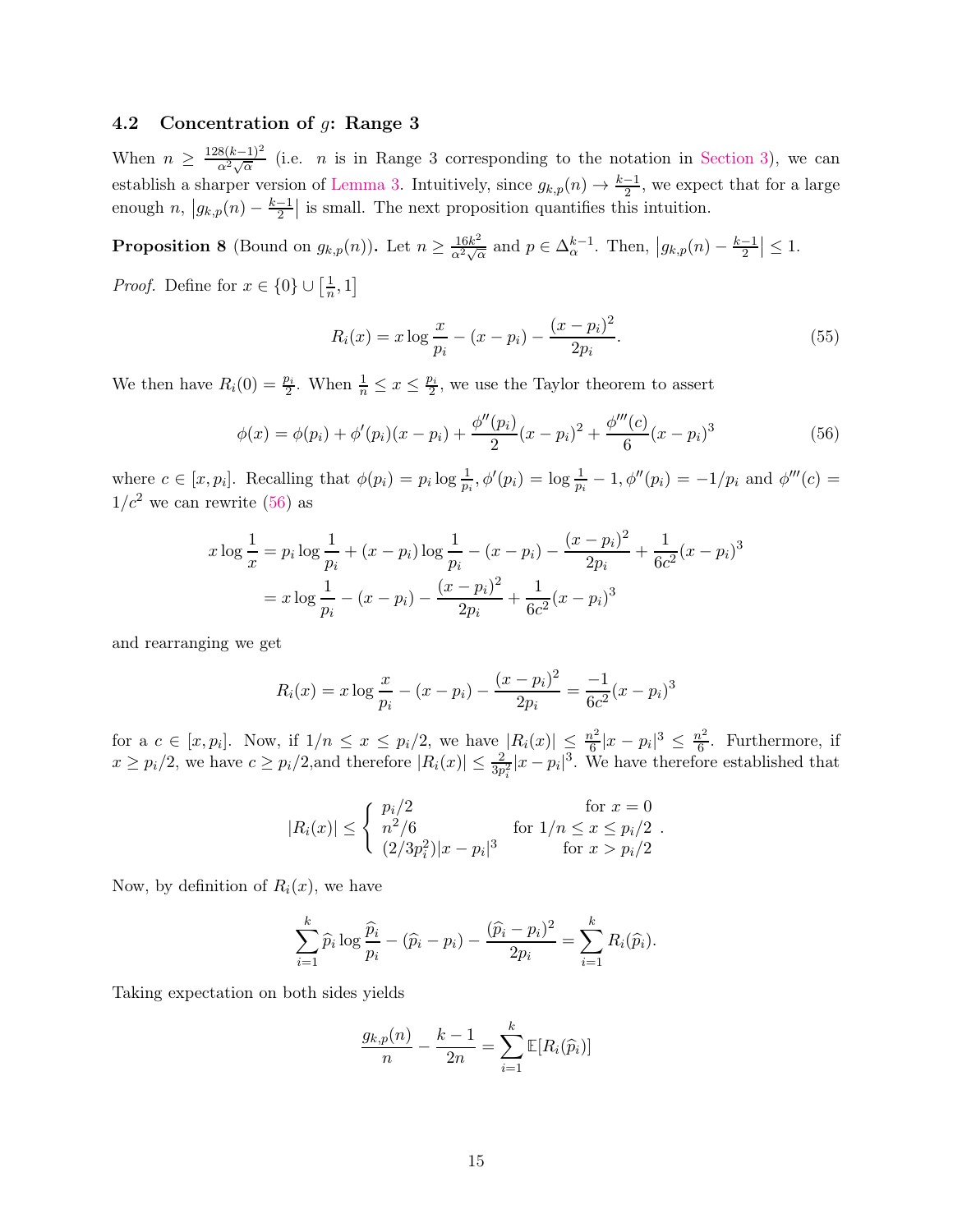and by the triangle inequality,

<span id="page-15-3"></span><span id="page-15-2"></span>
$$
\left|\frac{g_{k,p}(n)}{n} - \frac{k-1}{2n}\right| \le \sum_{i=1}^k \mathbb{E}|R_i(\widehat{p}_i)|. \tag{57}
$$

Now, using the upper bounds on  $R_i(x)$  we have

$$
\mathbb{E}[|R_i(\widehat{p}_i)|] \leq \frac{p_i}{2} \mathbb{E}\left[\mathbb{1}_{\widehat{p}_i=0}\right] + \frac{n^2}{6} \mathbb{E}\left[\mathbb{1}_{\frac{1}{n}\leq \widehat{p}_i\leq \frac{p_i}{2}}\right] + \frac{2}{3p_i^2} \mathbb{E}\left[|p_i - \widehat{p}_i^3| \mathbb{1}_{\widehat{p}_i\geq \frac{p_i}{2}}\right]
$$
  

$$
\leq \frac{n^2}{6} \mathbb{P}(\widehat{p}_i \leq p_i/2) + \frac{2}{3p_i^2} \mathbb{E}|\widehat{p}_i - p_i|^3.
$$
 (58)

Now we have by the Chernoff Bound [\[25,](#page-22-15) Theorem 4.5]

$$
\mathbb{P}(\widehat{p}_i \le p_i/2) = \mathbb{P}(\widehat{p}_i \le p_i - p_i/2) \le \exp(-np_i/8) \le \exp(-n\alpha/8)
$$
\n(59)

and by moments of the binomial distribution [\[26\]](#page-22-16)

$$
\mathbb{E}|\widehat{p}_i - p_i|^3 \le (\mathbb{E}|\widehat{p}_i - p_i|^4)^{3/4} \le \left(\frac{3p_i(1 - p_i)}{n^2}\right)^{3/4} \le \frac{3p_i^{3/4}}{n\sqrt{n}}.\tag{60}
$$

Using  $(59)$  and  $(60)$  in  $(58)$  yields

$$
\mathbb{E}[|R_i(\widehat{p}_i)|] \le \frac{n^2}{6} \exp(-n\alpha/8) + \frac{2}{p_i^{5/4}} \frac{1}{n\sqrt{n}} \le \frac{n^2}{6} \exp(-n\alpha/8) + \frac{2}{\alpha^{5/4}} \frac{1}{n\sqrt{n}} \tag{61}
$$

and since for  $n \geq \frac{16k^2}{\alpha \sqrt{\alpha}}$  $\frac{16k^2}{\alpha\sqrt{\alpha}}$  we have  $\frac{n^2}{6}$  $\frac{a^2}{6}$  exp( $-n\alpha/8$ )  $\leq \frac{2}{\alpha^{5/2}}$  $\alpha^{5/4}$ 1  $\frac{1}{n\sqrt{n}}$ , we have

$$
\mathbb{E}[|R_i(\widehat{p}_i)|] \leq \frac{4}{\alpha^{5/4}} \frac{1}{n\sqrt{n}}.
$$

Using this in [\(57\)](#page-15-3) and multiplying by n, we get

$$
\left| g_{k,p}(n) - \frac{k-1}{2} \right| \le \frac{4k}{\alpha^{5/4} \sqrt{n}} \le 1
$$

for  $n \geq \frac{16k^2}{\alpha^2 \sqrt{\alpha}}$ .

Now, using [Proposition 8,](#page-14-1) we see that  $g_{k,p}(n)$  is fairly constant for large enough n. Therefore, using the fact that bounded random variables are sub-Gaussian, we can establish the following concentration inequality.

**Lemma 4** (Concentration of  $g_{k,p}(Y)$ , Range 3). There exists a constant  $C'_g > 0$  such that if  $n \geq \frac{48k^2}{\alpha^2 \sqrt{\alpha}}$  and  $Y \sim \text{Binomial}(n, r)$  with  $r \geq 1 - \frac{1}{k} \geq \frac{1}{2}$  $\frac{1}{2}$ , then for all  $t \in \mathbb{R}$  and  $p \in \Delta_{\alpha}^{k-1}$ 

$$
\psi_{g_{k,p}(Y) - \mathbb{E}[g_{k,p}(Y)]}(t) \le C_g't^2.
$$
\n(39)

<span id="page-15-1"></span><span id="page-15-0"></span> $\Box$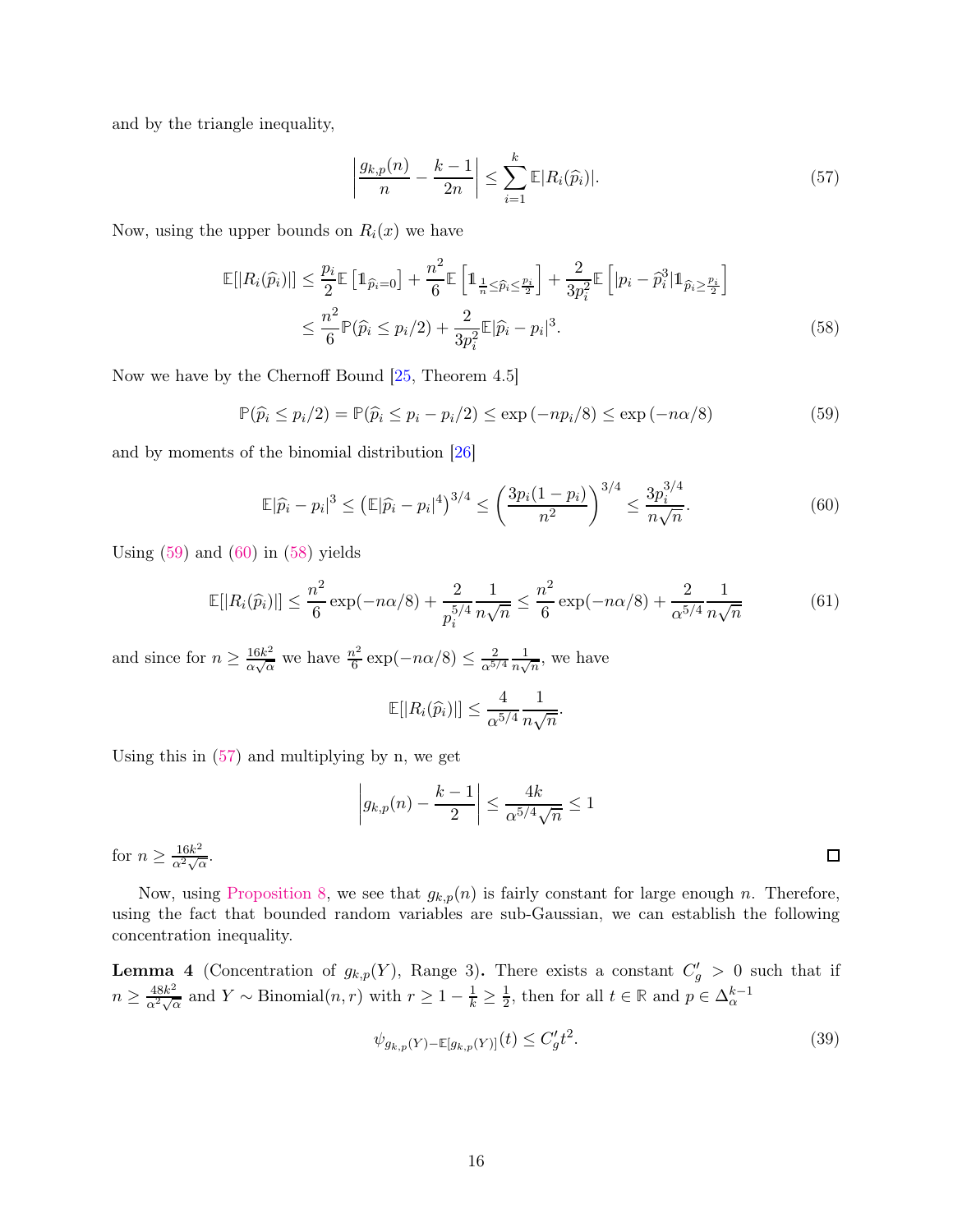Proof. We claim that

<span id="page-16-2"></span>
$$
\mathbb{P}\left(\left|g_{k,p}(Y) - \frac{k-1}{2}\right| > t\right) \le 2e^{-t^2/4} \tag{62}
$$

for all  $t \geq 0$ . To establish this we consider three cases. First, whenever  $t \leq 1, 2e^{-t^2/4} > 1$  and therefore [\(62\)](#page-16-2) is trivially true.

When  $1 < t \leq k$ , we know that if  $Y \geq \frac{n}{3} = \frac{16k^2}{\alpha^2 \sqrt{\alpha}}$ , then we have  $|g_{k,p}(Y) - \frac{k-1}{2}| \leq 1$  from [Proposition 8.](#page-14-1) Thus, for any  $t \geq 1$  we can bound

$$
\mathbb{P}\left(\left|g_{k,p}(Y) - \frac{k-1}{2}\right| > t\right) \le \mathbb{P}\left(Y \le \frac{n}{3}\right) \le e^{-n/36}
$$

from the Chernoff bound and that  $r \geq 1 - \frac{1}{k} \geq \frac{1}{2}$ <sup>1</sup>/<sub>2</sub>. Moreover,  $e^{-n/36} \le e^{-t^2/4}$  since  $t \le k \le \frac{\sqrt{n}}{3}$  $\frac{\pi}{3}$ , and therefore [\(62\)](#page-16-2) holds.

Finally, whenever  $t \geq k$ , since  $0 \leq g_{k,p}(Y) \leq k$ , we have  $|g_{k,p}(Y) - \frac{k-1}{2}| \leq k$  with probability 1. Therefore in this case  $\mathbb{P}(|g_{k,p}(Y) - \frac{k-1}{2}| > t) = 0 \leq 2e^{-t^2/4}$  and [\(62\)](#page-16-2) holds in this case too. The result then follows by using the centering lemma [\[15,](#page-22-5) Lemma 2.6.8]. 囗

### <span id="page-16-0"></span>5 Concluding Remarks

In this work we studied concentration inequalities for the centered relative entropy between the empirical distribution and the true (multinomial) distribution of alphabet size  $k$  and minimum probability  $\alpha > 0$ . We showed that the centered relative entropy is sub-Gamma with variance parameter  $\nu \lesssim k \log^4(\frac{k}{\alpha})$  $\frac{k}{\alpha}$ ) and shape parameter  $c \lesssim 1$ . This matches the  $\chi^2_{k-1}$  asymptotics up to the  $\log^4\left(\frac{k}{\alpha}\right)$  $\frac{k}{\alpha}$ ) factor. Two remaining problems thus readily present themselves: firstly, removing any dependence on  $\alpha$  in the logarithmic term in the variance factor (as the convergence in distribution to  $\chi^2_{k-1}$  holds for arbitrary  $\alpha > 0$ ); and secondly the more stringent question of establishing that  $\nu \lesssim k$  (i.e. removing the extraneous logarithmic factor altogether).

# <span id="page-16-1"></span>A Proofs Omitted From [Section 2](#page-5-0)

**Proposition 3** (Centering and characterization of sub-Gamma). Let X be a random variable and let  $A, B \geq 0$ .

1. Suppose for every integer  $q \geq 1, X$  satisfies

$$
\mathbb{E}[X^{2q}] \le q!A^q + (2q)!B^{2q}.\tag{19}
$$

Then,  $X - \mathbb{E}[X] \in \Gamma(24A + 36B^2, 6B)$ .

2. Suppose for every  $\delta > 0$ 

$$
|X| \le \sqrt{2A} + B + \sqrt{2A \log(1/\delta)} + B \log(1/\delta)
$$
\n(20)

holds with probability at least  $1 - \delta$ . Then  $X - \mathbb{E}[X] \in \Gamma(1536A + 864B^2, 144B)$ .

*Proof.* We will follow the same strategy as [\[9,](#page-22-0) Theorem 2.3] on  $X - \mathbb{E}[X]$ . First of all, note that by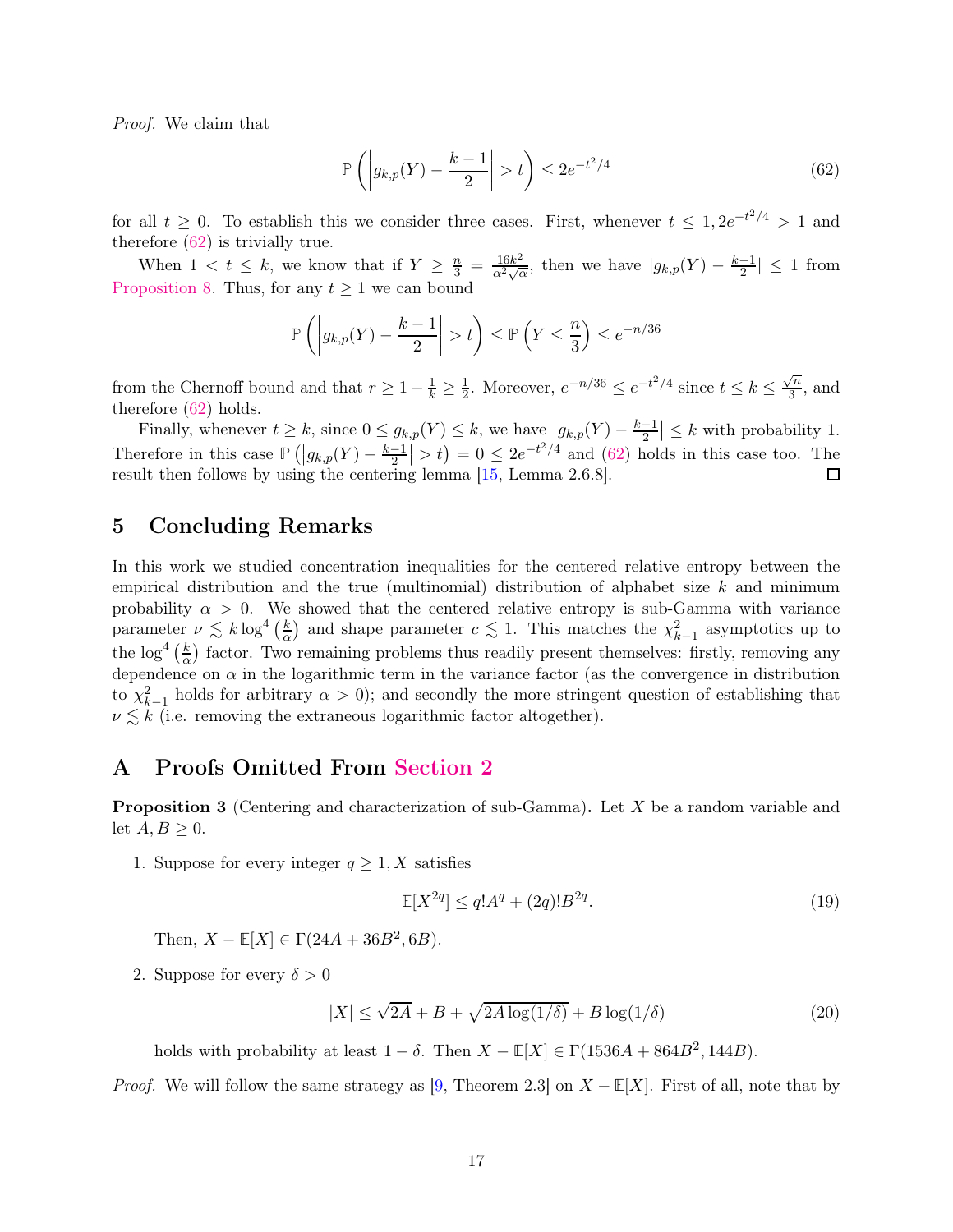the Jensen inequality and the condition [\(19\)](#page-5-6)

<span id="page-17-0"></span>
$$
|\mathbb{E}[X]| \le \mathbb{E}|X| \le \sqrt{\mathbb{E}X^2} \le \sqrt{A + 2B^2}.
$$
\n(63)

Consider now the first assertion. We have

$$
(\mathbb{E}[X])^{2q} \le (A + 2B^2)^q \le 2^{q-1}(A^q + 2^q B^{2q}) \le (2A)^q + (2B)^{2q},\tag{64}
$$

where the first inequality follows from [\(63\)](#page-17-0) and the second follows by the convexity of  $x \mapsto x^q$  since  $q \geq 1$ . Next, we observe

$$
\mathbb{E}[(X - \mathbb{E}[X])^{2q}] \le 2^{2q-1} \left( \mathbb{E}[X^{2q}] + (\mathbb{E}[X])^{2q} \right)
$$
\n(65)

$$
\leq 2^{2q} \left( q!A^q + (2q)!B^{2q} + (2A)^q + (2B)^{2q} \right) \tag{66}
$$

<span id="page-17-4"></span><span id="page-17-3"></span><span id="page-17-2"></span><span id="page-17-1"></span>
$$
\leq q!(6A)^{q} + (2q)!(3B)^{2q} \tag{67}
$$

where [\(65\)](#page-17-1) follows by the Jensen inequality, [\(66\)](#page-17-2) follows by [\(64\)](#page-17-3) and [\(67\)](#page-17-4) follows since  $q!(4A)^q$  +  $(2A)^q \le q!(6A)^q$ ,  $(2q)!B^{2q} + (2B)^{2q} \le (2q)!(3B)^{2q}$ . We can now see that  $X - \mathbb{E}[X]$  is a centered random variable that satisfies the conditions of [\[9,](#page-22-0) Theorem 2.3] with  $A' = 6A$ ,  $B' = 3B$ . Thus  $Z \in \Gamma(4(A' + B'^2), 2B') = \Gamma(24A + 36B^2, 6B).$ 

We will now focus on the second condition and calculate the moments of  $|X|$ . From [\(20\)](#page-6-5), we see that  $\mathbb{P}((|X| - \sqrt{2A} - B)_+ \ge \sqrt{2At} + Bt) \le \exp(-t)$  for all  $t > 0$ . Using the same analysis as in the proof of [\[9,](#page-22-0) Theorem 2.3], we get that for all integers  $q \ge 1$ ,

$$
\mathbb{E}\left[\left(|X| - \sqrt{2A} - B\right)_{+}\right]^{2q} \le q!(8A)^{q} + (2q)!(4B)^{2q}.
$$

Next since  $|X| \leq (|X| - \sqrt{2A} - B)$  $+\sqrt{2A}+B$  using similar arguments as in [\(65\)](#page-17-1)—[\(67\)](#page-17-4) we have,

$$
\mathbb{E}X^{2q} \le 2^{2q} \mathbb{E}\left[\left(|X| - \sqrt{2A} - B\right)_+\right]^{2q} + 2^{2q}(\sqrt{2A} + B)^{2q}
$$
  
\n
$$
\le q!(32A)^q + (2q)!(8B)^{2q} + 4^{2q}(2A)^q + 4^{2q}B^{2q}
$$
  
\n
$$
\le q!(64A)^q + (2q)!(24B)^{2q}.
$$

We have now reduced the problem to the first case and by the result therein we have  $X - \mathbb{E}[X] \in \Gamma(1536A + 864B^2, 144B)$ .  $\Gamma(1536A + 864B^2, 144B).$ 

**Proposition 6.** Let  $\phi(x) := x \log(1/x)$  for  $x \in (0,1], \phi(0) = 0$ . We then have

$$
g_{k,p}(n) = \sum_{i=1}^{k} n (\phi(p_i) - B_n(\phi, p_i)).
$$

Proof.

$$
g_{k,p}(n) = n \mathbb{E}[D(\widehat{p}_{n,k}||p)]
$$

$$
= n \mathbb{E}\left[\sum_{i=1}^{k} \widehat{p}_i \log \frac{\widehat{p}_i}{p_i}\right]
$$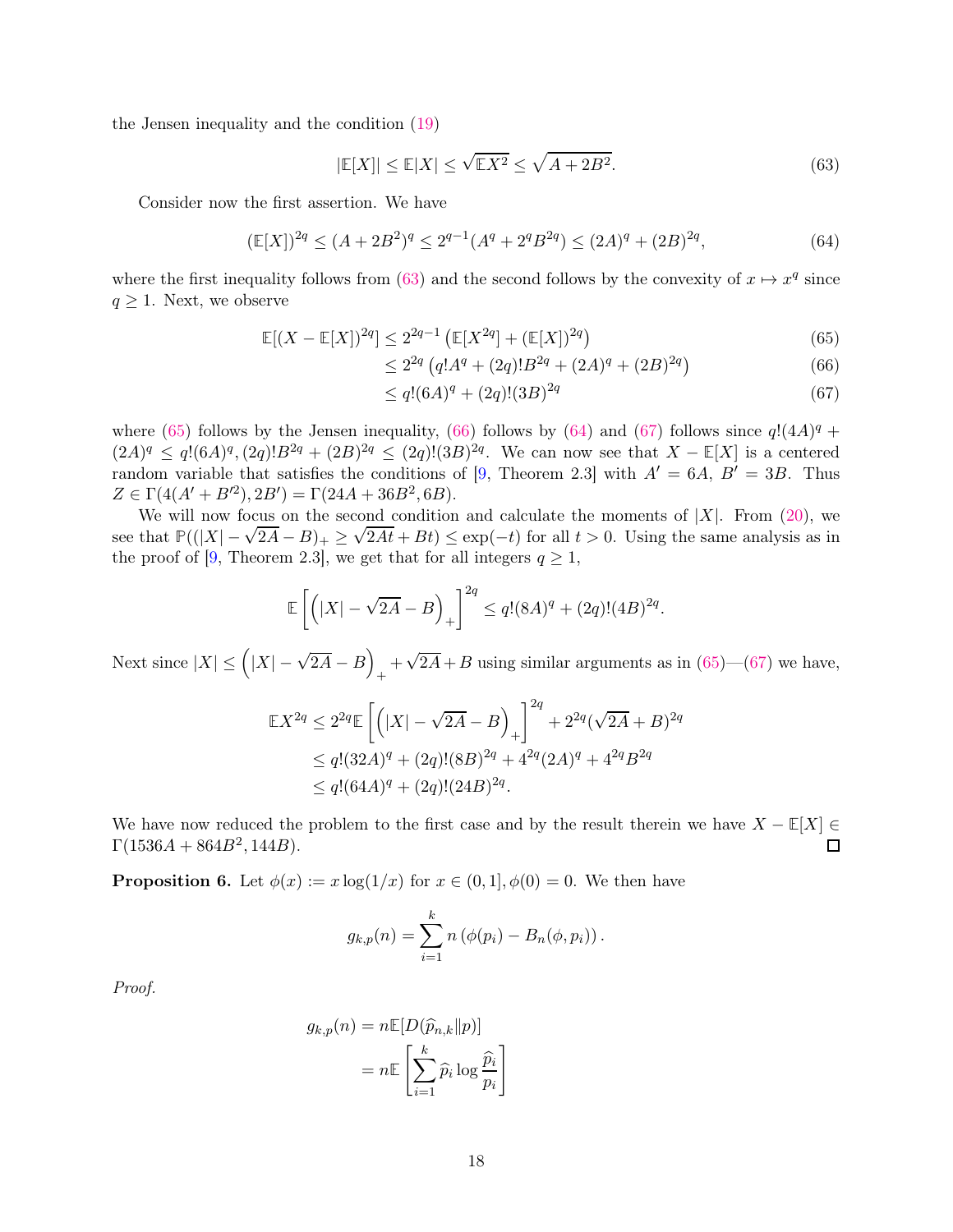$$
= n \sum_{i=1}^{k} \left( \mathbb{E} \left[ \widehat{p}_i \log \frac{1}{p_i} \right] - \mathbb{E} \left[ \widehat{p}_i \log \frac{1}{\widehat{p}_i} \right] \right)
$$
  

$$
= n \sum_{i=1}^{k} \left( p_i \log \frac{1}{p_i} - \mathbb{E} \left[ \widehat{p}_i \log \frac{1}{\widehat{p}_i} \right] \right).
$$
 (68)

<span id="page-18-2"></span><span id="page-18-1"></span> $\Box$ 

Since  $n\hat{p}_i \sim \text{Binomial}(n, p_i)$ , we note that

$$
\mathbb{E}\left[\widehat{p}_i \log \frac{1}{\widehat{p}_i}\right] = \mathbb{E}[\phi(\widehat{p}_i)] = \sum_{k=0}^n \phi(k/n) p_i^k (1-p_i)^{n-k} = B_n(\phi, p_i). \tag{69}
$$

Substituting [\(69\)](#page-18-1) into [\(68\)](#page-18-2) we obtain the assertion.

**Proposition 7** (Properties of  $f_{k,p}(n)$ ). For any distribution  $p \in \Delta^{k-1}$  and  $n \in \mathbb{N}$ , we have

$$
1. f_{k,p}(n) \le \frac{k-1}{n}.
$$

2. 
$$
f_{k,p}(n) \le f_{k,p}(n+1)
$$
 for  $n \in \mathbb{N}$ .

*Proof.* For the first assertion, we have  $D(\widehat{p}_{k,p}||p) \leq \log(1 + \chi^2(\widehat{p}_{k,p}||p)) \leq \chi^2(\widehat{p}_{k,p}||p)$ , where the first inequality follows from e.g. [\[5,](#page-21-4) Chapter 7] and second inequality follows since  $log(1 + x) \leq x$  for  $x \geq 0$ ; this was proved in [\[24\]](#page-22-14) (see also [\[27\]](#page-23-0)). The second assertion follows since from [Proposition 6](#page-7-2)  $f_{k,p}(n) - f_{k,p}(n+1) = \sum_{i=1}^{k} (B_{n+1}(\phi, p_i) - B_n(\phi, p_i))$ , and we have  $B_{n+1}(\phi, p_i) \ge B_n(\phi, p_i)$  for all  $0 \leq p_i \leq 1$  (from [\[23,](#page-22-13) Lemma 4.3] and concavity of  $\phi(\cdot)$ ).

# <span id="page-18-0"></span>B Proofs Omitted From [Sections 3](#page-7-1) and [4](#page-11-1)

**Lemma 2** (Bounded differences inequality for  $Z_{n,k,p}$ ). For all  $t \in \mathbb{R}$ , we have

$$
\sup_{p \in \Delta_{\alpha}^{k-1}} \psi_{Z_{n,k,p} - \mathbb{E}[Z_{n,k,p}]}(t) \le 27n \log^2\left(\frac{n}{\alpha}\right) t^2.
$$
\n(26)

*Proof.* We can see that  $Z_{n,k,p} = 2nD(\hat{p}_{n,k}||p)$  is a function of  $Z_1, \ldots, Z_n$ , all i.i.d., where  $\mathbb{P}(Z_1 =$  $j$ ) =  $p_j$ . Denoting this function by  $h(\cdot)$ , we have

<span id="page-18-4"></span><span id="page-18-3"></span>
$$
2nD(\widehat{p}_{n,k}||p) = h(Z_1,\ldots,Z_n) = 2n\sum_{i=1}^k \widehat{p}_i \log \frac{\widehat{p}_i}{p_i}.
$$

Let  $Z_i = j \in [k]$ , and let  $Z'_i = j' \in [k]$ . We then have

$$
\frac{1}{2n} \left| h(Z_1, \dots, Z_i, \dots, Z_n) - h(Z_1, \dots, Z'_i, \dots, Z_n) \right|
$$
\n
$$
= \left| \hat{p}_j \log \frac{\hat{p}_j}{p_j} + \hat{p}_{j'} \log \frac{\hat{p}_{j'}}{p_{j'}} - \left( \hat{p}_j - \frac{1}{n} \right) \log \frac{\left( \hat{p}_j - \frac{1}{n} \right)}{p_j} - \left( \hat{p}_{j'} + \frac{1}{n} \right) \log \frac{\left( \hat{p}_{j'} + \frac{1}{n} \right)}{p_j} \right|
$$
\n
$$
= \left| \phi \left( \hat{p}_j - \frac{1}{n} \right) - \phi(\hat{p}_j) + \phi(\hat{p}_{j'}) - \phi \left( \hat{p}_{j'} + \frac{1}{n} \right) + \frac{1}{n} \log \frac{1}{p_j} - \frac{1}{n} \log \frac{1}{p_{j'}} \right| \tag{70}
$$

$$
\leq \left| \phi\left(\widehat{p}_j - \frac{1}{n}\right) - \phi(\widehat{p}_j) \right| + \left| \phi(\widehat{p}_{j'}) - \phi\left(\widehat{p}_{j'} + \frac{1}{n}\right) \right| + \frac{2}{n} \log \frac{1}{\alpha} \tag{71}
$$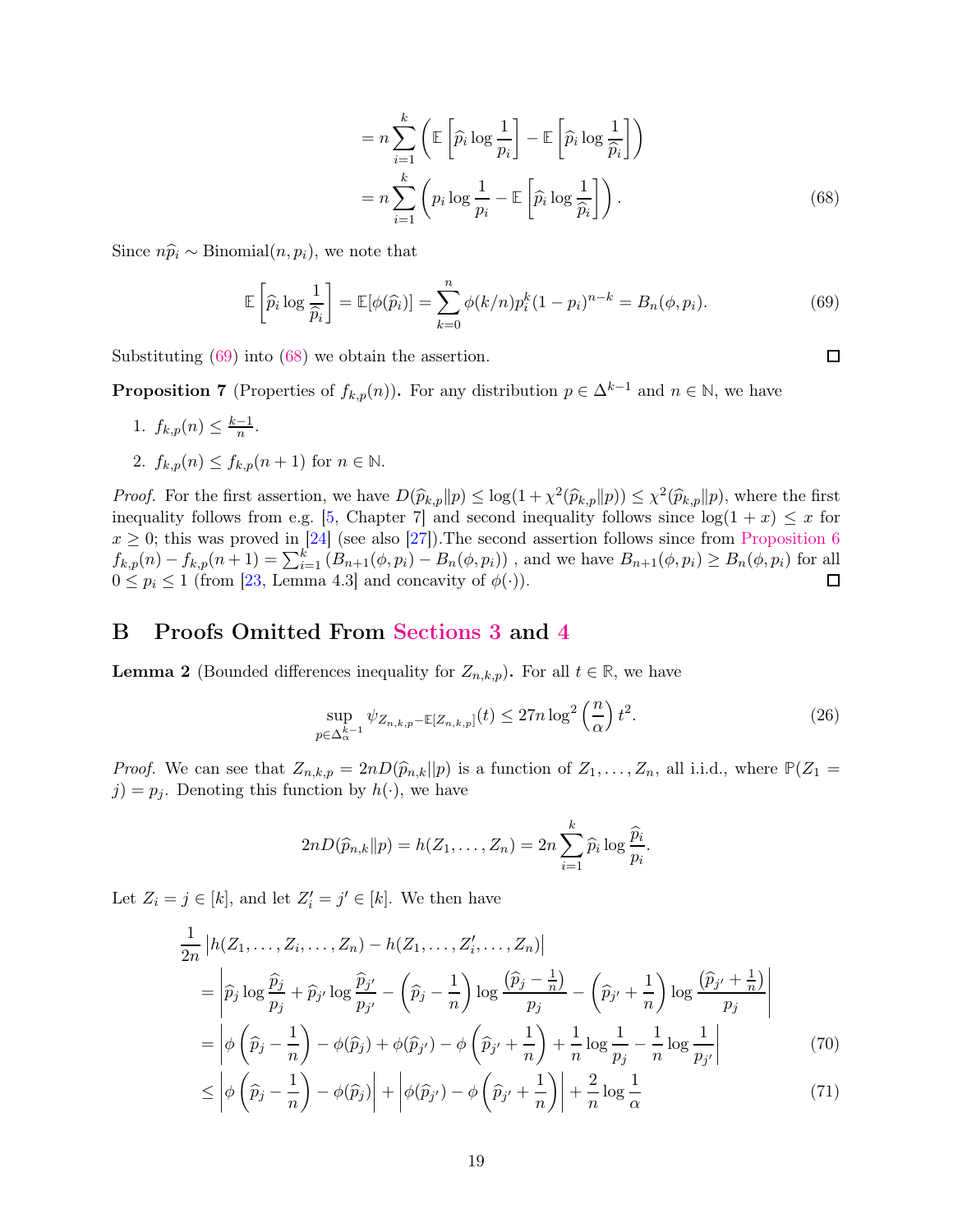where [\(70\)](#page-18-3) follows by recalling that  $\phi(x) = x \log \frac{1}{x}$  and [\(71\)](#page-18-4) follows from the triangle inequality and the fact that  $p_j, p_{j'} \geq \alpha$ . Now, for all integers  $2 \leq l \leq n$  we have, by concavity of  $\phi(\cdot)$  that

$$
\left| \phi\left(\frac{l}{n}\right) - \phi\left(\frac{l-1}{n}\right) \right| \le \log \frac{n}{e(l-1)} \cdot \frac{1}{n} \le \frac{\log n}{n}
$$

and also  $\phi\left(\frac{1}{n}\right)$  $(\frac{1}{n}) - \phi(0) = \phi(\frac{1}{n})$  $\frac{1}{n}$ ) =  $\frac{\log n}{n}$  $\frac{gn}{n}$ . Using this and the fact that  $\widehat{p}_j, \widehat{p}_{j'} + \frac{1}{n}$  $\frac{1}{n} \in \left\{\frac{1}{n}, \ldots, \frac{n}{n}\right\}$  $\frac{n}{n}$  in [\(71\)](#page-18-4) we have

$$
\frac{1}{2n}\big|h(Z_1,\ldots,Z_i,\ldots,Z_n)-h(Z_1,\ldots,Z_i',\ldots,Z_n)\big|\leq \frac{2\log(n/\alpha)}{n}.
$$

Now using the bounded differences inequality [\[9,](#page-22-0) Theorem 6.2] we have

$$
\mathbb{P}\left(|Z_{n,k,p} - \mathbb{E}Z_{n,k,p}| > t\right) \leq 2\exp\left(-\frac{t^2}{8n\log^2(n/\alpha)}\right).
$$

This implies that (see, for example, [\[21,](#page-22-11) Theorem 3.10] or [\[9\]](#page-22-0)) whenever  $p \in \Delta_a^{k-1}$ , for all t we have

$$
\psi_{Z_{n,k,p}-\mathbb{E}[Z_{n,k,p}]}(t) \leq 27n \log^2\left(\frac{n}{\alpha}\right) t^2.
$$

<span id="page-19-2"></span><span id="page-19-1"></span><span id="page-19-0"></span> $\Box$ 

**Lemma 5** (Discrete gradient of  $f_{k,p}(\cdot)$ ). For any  $n \geq 4$ ,  $k \in \mathbb{N}$  and  $p \in \Delta^{k-1}$  we have that

$$
0 \le f_{k,p}(n) - f_{k,p}(n+1) \le \frac{\sqrt{k} \log n}{n^{3/2}} + \frac{8k \log^2 n}{n^2}.
$$

*Proof.* From [Proposition 7,](#page-7-3) we have  $f_{k,p}(n) \geq f_{k,p}(n+1)$  for all n. To prove the upper bound, we recall

$$
f_{k,p}(n) - f_{k,p}(n+1) = \sum_{i=1}^{k} (B_{n+1}(\phi, p_i) - B_n(\phi, p_i)).
$$
\n(72)

Fix an index  $i \in [k]$ . Let  $N_i \sim Bin(n, p_i)$  and  $Y_i \sim Ber(p_i)$  be two independent random variables. By definition, we have  $B_n(\phi, p_i) = \mathbb{E}\left[\phi\left(\frac{N_i}{n}\right)\right]$  and  $B_{n+1}(\phi, p_i) = \mathbb{E}\left[\phi\left(\frac{N_i + Y_i}{n+1}\right)\right]$ . Moreover, since  $\phi(x) = x \log(1/x)$  is concave on [0, 1], we have for  $x, y \in (0, 1]$  that  $\phi(x) - \phi(y) \leq \phi'(y)(x - y) =$  $log(1/(ey))(x-y)$ . Therefore,

$$
B_{n+1}(\phi, p_i) - B_n(\phi, p_i) = \mathbb{E}\left[\phi\left(\frac{N_i + Y_i}{n+1}\right) - \phi\left(\frac{N_i}{n}\right)\right]
$$
  
\n
$$
= \mathbb{E}\left[\mathbb{1}_{N_i \ge 1}\left(\phi\left(\frac{N_i + Y_i}{n+1}\right) - \phi\left(\frac{N_i}{n}\right)\right)\right] + \mathbb{E}\left[\mathbb{1}_{N_i = 0}\left(\phi\left(\frac{N_i + Y_i}{n+1}\right) - \phi\left(\frac{N_i}{n}\right)\right)\right]
$$
  
\n
$$
= \mathbb{E}\left[\mathbb{1}_{N_i \ge 1}\left(\phi\left(\frac{N_i + Y_i}{n+1}\right) - \phi\left(\frac{N_i}{n}\right)\right)\right] + (1 - p_i)^n \mathbb{E}\left[\left(\phi\left(\frac{Y_i}{n+1}\right)\right)\right]
$$
  
\n
$$
\le \mathbb{E}\left[\mathbb{1}_{N_i \ge 1}\log\left(\frac{n}{eN_i}\right)\left(\frac{N_i + Y_i}{n+1} - \frac{N_i}{n}\right)\right] + (1 - p_i)^n \phi\left(\frac{p_i}{n+1}\right) \tag{74}
$$

where [\(73\)](#page-19-0) uses the fact that  $N_i \perp \!\!\! \perp Y_i$  and  $\mathbb{P}(N_i = 0) = (1 - p_i)^n$ , and [\(74\)](#page-19-1) follows from concavity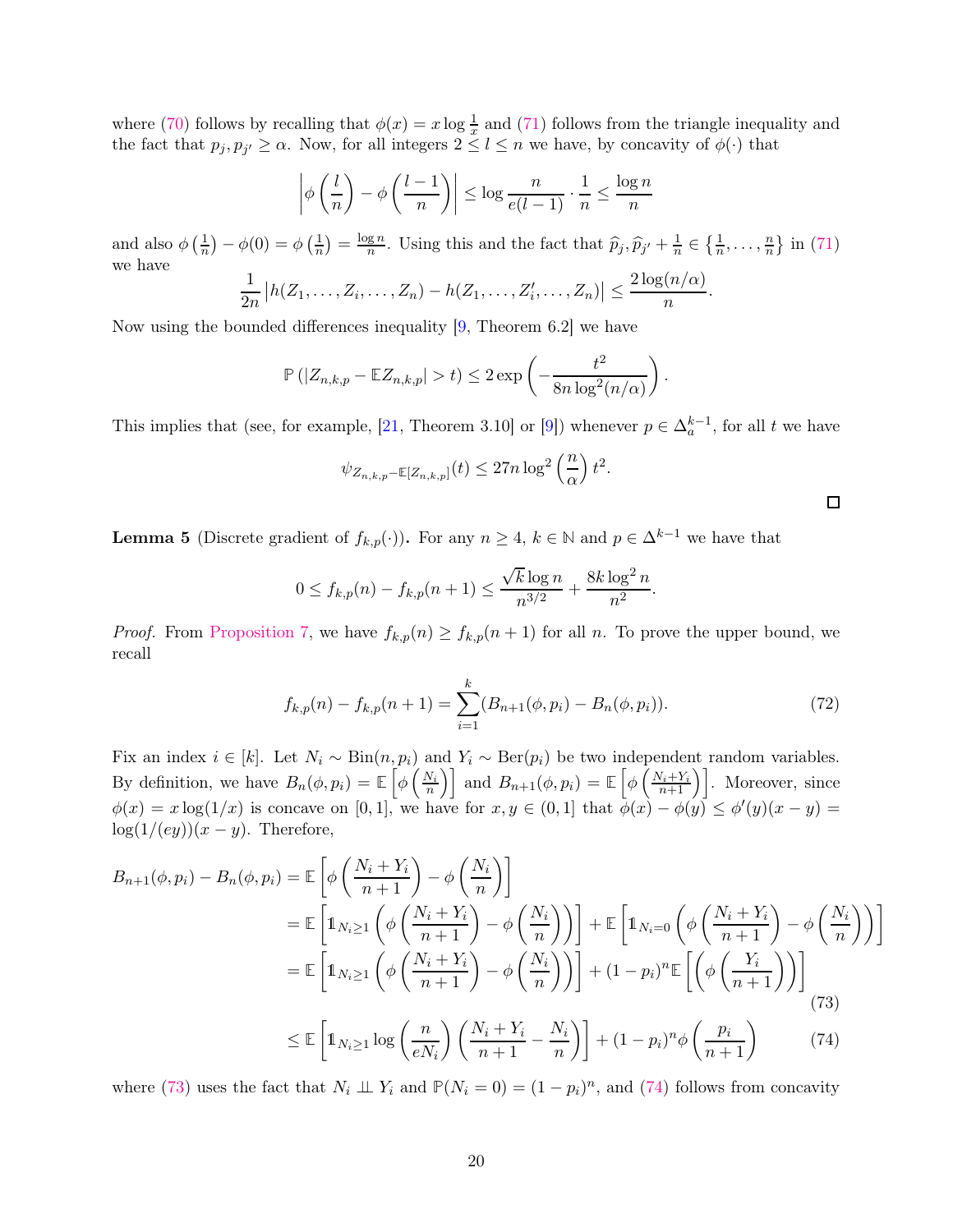of  $\phi(\cdot)$  and the Jensen inequality. We will now focus on the first expression in [\(74\)](#page-19-1). We have

$$
\mathbb{E}\left[\mathbb{1}_{N_{i}\geq 1}\log\left(\frac{n}{eN_{i}}\right)\left(\frac{N_{i}+Y_{i}}{n+1}-\frac{N_{i}}{n}\right)\right] = \mathbb{E}\left[\mathbb{1}_{N_{i}\geq 1}\log\left(\frac{n}{eN_{i}}\right)\left(\frac{nY_{i}-N_{i}}{n(n+1)}\right)\right]
$$
\n
$$
= \mathbb{E}\left[\mathbb{1}_{N_{i}\geq 1}\log\left(\frac{n}{eN_{i}}\right)\left(\frac{np_{i}-N_{i}}{n(n+1)}\right)\right] \tag{75}
$$

<span id="page-20-1"></span><span id="page-20-0"></span>
$$
\leq \log(n) \mathbb{E}\left[\mathbb{1}_{N_i \geq 1} \left| \frac{np_i - N_i}{n(n+1)} \right|\right] \tag{76}
$$

<span id="page-20-2"></span>
$$
\leq \frac{\log n}{n^2} \sqrt{\mathbb{E}\left[ |np_i - N_i|^2 \right]} \tag{77}
$$

<span id="page-20-8"></span><span id="page-20-4"></span><span id="page-20-3"></span>
$$
=\frac{\log n}{n^2}\sqrt{np_i(1-p_i)}
$$
\n(78)

where [\(75\)](#page-20-0) follows since  $N_i \perp V_i$ , [\(76\)](#page-20-1) uses that  $N_i \geq 1$ , [\(77\)](#page-20-2) uses the Jensen inequality and [\(78\)](#page-20-3) uses the fact that variance of  $N_i$  is  $np_i(1-p_i)$ . Summing up [\(78\)](#page-20-3) from 1 through k we have

$$
\sum_{i=1}^{k} \mathbb{E}\left[\mathbb{1}_{N_i \ge 1} \log\left(\frac{n}{eN_i}\right) \left(\frac{N_i + Y_i}{n+1} - \frac{N_i}{n}\right)\right] \le \frac{\log n}{n^{3/2}} \sum_{i=1}^{k} \sqrt{p_i(1 - p_i)}
$$
\n
$$
\le \frac{\log n}{n^{3/2}} \sqrt{k-1}
$$
\n(79)

where we use the Cauchy–Schwartz inequality. Focusing now on the second term in [\(74\)](#page-19-1) and defining  $p^* = \frac{2 \log n}{n}$  we have

$$
\sum_{i=1}^{k} (1 - p_i)^n \phi\left(\frac{p_i}{n+1}\right) \le \sum_{i=1}^{k} e^{-np_i} \phi\left(\frac{p_i}{n+1}\right)
$$
\n(80)

$$
= \sum_{i:p_i \ge p^*}^{k} e^{-np_i} \phi\left(\frac{p_i}{n+1}\right) + \sum_{i:p_i < p^*}^{k} e^{-np_i} \phi\left(\frac{p_i}{n+1}\right)
$$
\n
$$
\le \sum_{i:p_i \ge p^*}^{k} \frac{1}{n^2} + \sum_{i:p_i < p^*}^{k} \phi\left(\frac{p_i}{n+1}\right) \tag{81}
$$

<span id="page-20-6"></span><span id="page-20-5"></span>
$$
\leq \frac{k}{n^2} + k\phi \left(\frac{p^*}{n+1}\right) \tag{82}
$$

<span id="page-20-7"></span>
$$
\leq \frac{k}{n^2} + \frac{4k \log^2 n}{n^2} \tag{83}
$$

<span id="page-20-9"></span>
$$
\leq \frac{8k\log^2 n}{n^2},\tag{84}
$$

where [\(80\)](#page-20-4) uses that  $(1-x)^n \leq e^{-nx}$ ; [\(81\)](#page-20-5) uses the fact that  $\phi(x) \leq 1$  for  $x \in [0,1]$ ,  $e^{-np_i}$  is always decreasing in  $p_i$  and is  $\leq 1$ ; [\(82\)](#page-20-6) follows since  $\phi(\cdot)$  is increasing in  $\left(0, \frac{p^*}{n+1}\right)$  (as  $\frac{p^*}{n+1} = \frac{2\log n}{n(n+1)} \leq \frac{1}{e}$  $(\frac{1}{e})$ ; and [\(83\)](#page-20-7) follows by substituting  $p^* = 2 \log n/n$  and some algebra. Finally, [\(79\)](#page-20-8) and [\(84\)](#page-20-9) along with [\(74\)](#page-19-1) and [\(72\)](#page-19-2) yield the assertion.  $\Box$ 

**Claim 1** ([\[8\]](#page-21-7)). There is an absolute constant C such that for all  $\delta \geq 0$ , with probability at least  $1-\delta$ ,  $Z_{n,k,p} \leq C\left(k+\log\left(\frac{1}{\delta}\right)\right)$  $\frac{1}{\delta})$ ).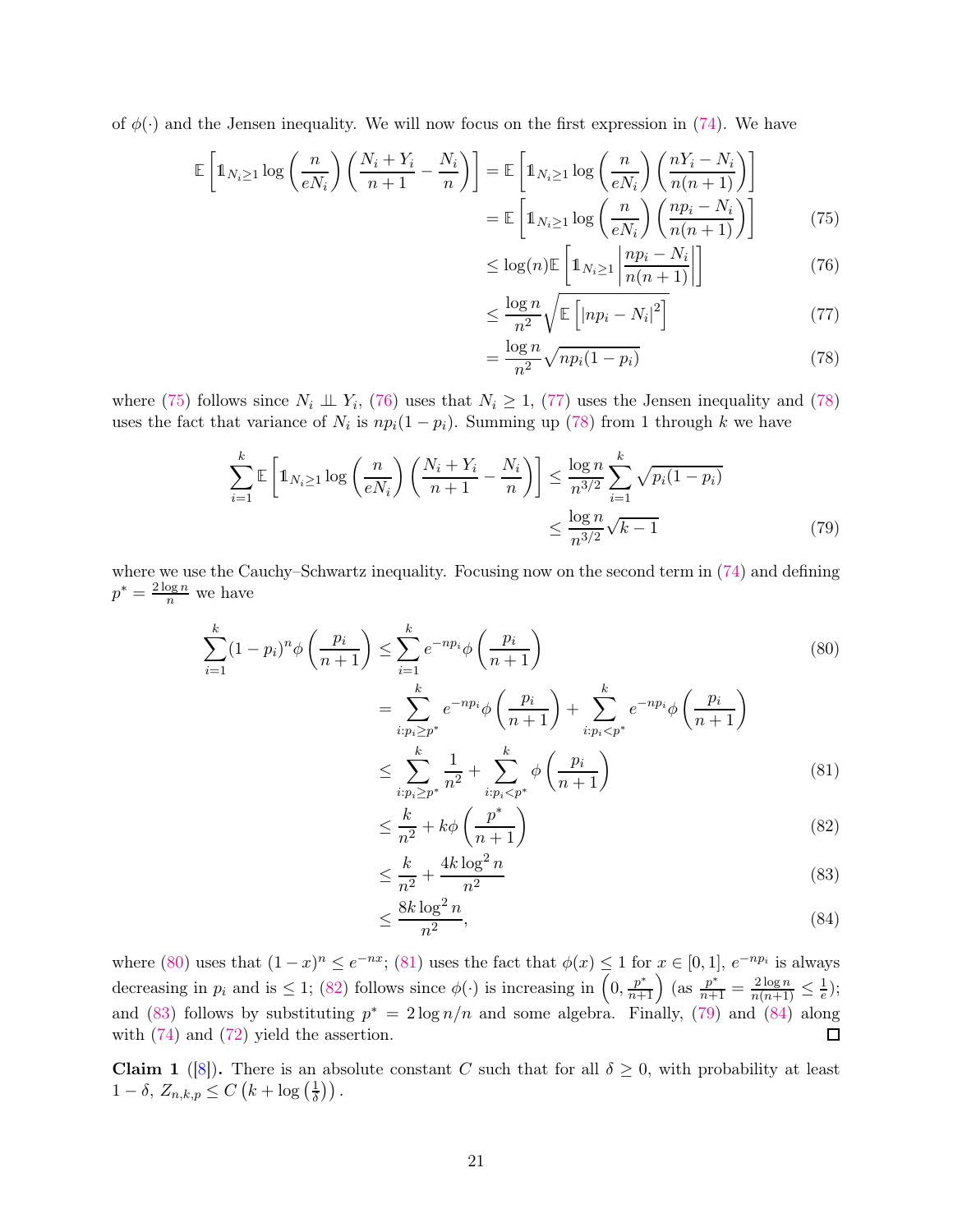*Proof.* The result in [\[8\]](#page-21-7) implies the following: for all  $t \geq 2(k-1)$ 

<span id="page-21-8"></span>
$$
P\{Z \ge t\} \le \exp(-t/2) \left(\frac{et}{2(k-1)}\right)^{k-1} = \exp\left(-\frac{t}{2} + k\log\left(\frac{et}{2(k-1)}\right)\right)
$$

$$
\le \exp\left(-\frac{t}{2} + k + k\log\left(\frac{t}{k}\right)\right),\tag{85}
$$

where the last expression uses that  $2(k-1) \geq k$ . Let  $t = 2xk + 2x \log(1/\delta) + 2 \log(1/\delta) + 2k$  for  $x \ge 100$  and  $\gamma = \log(1/\delta)/k$ . We have that the expression in [\(85\)](#page-21-8) is bounded above by:

$$
\exp\left(-\frac{t}{2} + k + k\log\left(\frac{t}{k}\right)\right) = \delta \exp\left(-\left((x - \log 2)k + x\log(1/\delta) - k\log\left((1 + x) + (x + 1)\gamma\right)\right)\right)
$$
  

$$
\leq \delta \exp\left(-\left(0.5xk + x\log(1/\delta) - k\log\left(2xk + 2x\gamma\right)\right)\right)
$$
  

$$
= \delta \exp\left(-k\left(\underbrace{0.5x - \log(2x) + x\gamma - \log\left(1 + \gamma\right)}_{A(\gamma, x)}\right)\right).
$$

We will now show that  $A(\gamma, x) \geq 0$  for  $\gamma \geq 0$  whenever  $x \geq 100$ . Using that  $0.25x \geq \log(2x)$  and  $x \geq 1$  and  $\log(1 + \gamma) \leq \gamma$ , we have that

$$
A(\gamma, x) = 0.5x - \log(2x) + x\gamma - \log(1 + \gamma) \ge 0.25x + \gamma - \log(1 + \gamma) \ge 0.25x \ge 0.
$$

Taking  $x = 100$ , we thus have that with probability  $1 - \delta$ ,  $Z \le t = 2(x + 1)k + 2(x + 1)\log(1/\delta) \le 4rk + 4r\log(1/\delta)$  completing the proof with  $C = 400$  $4xk + 4x \log(1/\delta)$ , completing the proof with  $C = 400$ .

# <span id="page-21-0"></span>References

- <span id="page-21-1"></span>[1] E. L. Lehmann and J. P. Romano, Testing statistical hypotheses. Springer Science & Business Media, 2006.
- <span id="page-21-2"></span>[2] R. Nowak and E. Tánczos, "Tighter confidence intervals for rating systems," arXiv preprint arXiv:1912.03528, 2019.
- <span id="page-21-3"></span>[3] M. L. Malloy, A. Tripathy, and R. D. Nowak, "Optimal confidence regions for the multinomial parameter," arXiv preprint arXiv:2002.01044, 2020.
- <span id="page-21-4"></span>[4] A. W. Van der Vaart, Asymptotic statistics. Cambridge university press, 2000, vol. 3.
- <span id="page-21-5"></span>[5] Y. Polyanskiy and Y. Wu, Lecture notes on information theory. Available Online, 2014.
- <span id="page-21-6"></span>[6] I. Csiszár and P. C. Shields, "Information theory and statistics: A tutorial," Foundations and Trends $\hat{R}$  in Communications and Information Theory, vol. 1, no. 4, pp. 417–528, 2004.
- [7] J. Mardia, J. Jiao, E. Tánczos, R. D. Nowak, and T. Weissman, "Concentration inequalities for the empirical distribution of discrete distributions: beyond the method of types," Information and Inference: A Journal of the IMA, vol. 9, no. 4, pp. 813–850, 2020.
- <span id="page-21-7"></span>[8] R. Agrawal, "Finite-sample concentration of the multinomial in relative entropy," IEEE Transactions on Information Theory, vol. 66, no. 10, pp. 6297–6302, 2020.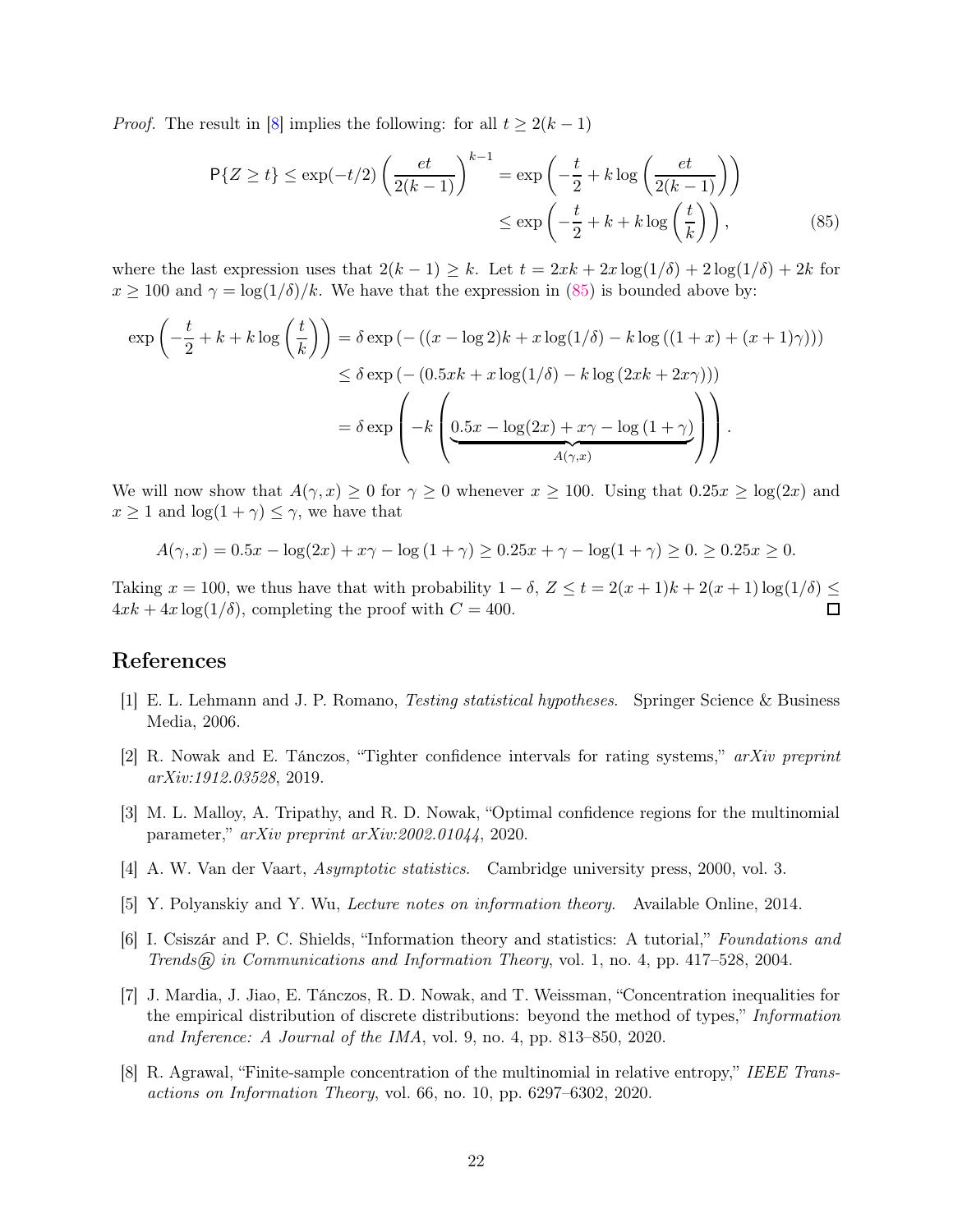- <span id="page-22-1"></span><span id="page-22-0"></span>[9] S. Boucheron, G. Lugosi, and P. Massart, Concentration inequalities: A nonasymptotic theory of independence. Oxford university press, 2013.
- [10] R. Agrawal, "Deriving indistinguishability from unpredictability: Tools and applications in pseudorandomness," Ph.D. dissertation, Harvard University, 2020.
- <span id="page-22-2"></span>[11] T. M. Cover and J. A. Thomas, Elements of Information Theory (Wiley Series in Telecommunications and Signal Processing). USA: Wiley-Interscience, 2006.
- <span id="page-22-3"></span>[12] I. Csiszár, "The method of types," IEEE Transactions on Information Theory, vol. 44, no. 6, pp. 2505–2523, 1998.
- <span id="page-22-4"></span>[13] F. R. Guo and T. S. Richardson, "Chernoff-type concentration of empirical probabilities in relative entropy," IEEE Transactions on Information Theory, vol. 67, no. 1, pp. 549–558, 2020.
- <span id="page-22-5"></span>[14] A. Antos and I. Kontoyiannis, "Convergence properties of functional estimates for discrete distributions," Random Structures & Algorithms, vol. 19, no. 3-4, pp. 163-193, 2001.
- <span id="page-22-6"></span>[15] R. Vershynin, High-dimensional probability: An introduction with applications in data science. Cambridge university press, 2018.
- <span id="page-22-7"></span>[16] G. Castellan, "Density estimation via exponential model selection," IEEE transactions on information theory, vol. 49, no. 8, pp. 2052–2060, 2003.
- <span id="page-22-8"></span>[17] P. Massart, Concentration inequalities and model selection. Springer, 2007.
- <span id="page-22-9"></span>[18] S. Kamath, A. Orlitsky, D. Pichapati, and A. T. Suresh, "On learning distributions from their samples," in *Conference on Learning Theory.* PMLR, 2015, pp. 1066–1100.
- <span id="page-22-10"></span>[19] M. K. Simon, Probability Distributions Involving Gaussian Random Variables. Boston, MA: Springer US, 2006.
- [20] O. Bousquet, Y. Klochkov, and N. Zhivotovskiy, "Sharper bounds for uniformly stable algorithms," in Proceedings of Thirty Third Conference on Learning Theory, vol. 125. PMLR, 09–12 Jul 2020.
- <span id="page-22-11"></span>[21] J. Duchi, "Lecture notes for statistics 311/electrical engineering 377," URL: https://stanford.  $edu/dass/stats311/Lectures/full$  notes.pdf., vol. 2, p. 23, 2016.
- <span id="page-22-12"></span>[22] D. Braess and T. Sauer, "Bernstein polynomials and learning theory," Journal of Approximation Theory, vol. 128, no. 2, pp. 187–206, 2004.
- <span id="page-22-13"></span>[23] Y. Wu and P. Yang, "Polynomial Methods in Statistical Inference: Theory and Practice," Foundations and Trends $(\widehat{R})$  in Communications and Information Theory, vol. 17, no. 4, pp. 402–586, Oct. 2020.
- <span id="page-22-15"></span><span id="page-22-14"></span>[24] L. Paninski, "Estimation of Entropy and Mutual Information," Neural Computation, vol. 15, no. 6, pp. 1191–1253, Jun. 2003.
- [25] M. Mitzenmacher and E. Upfal, Probability and computing: Randomization and probabilistic techniques in algorithms and data analysis. Cambridge university press, 2017.
- <span id="page-22-16"></span>[26] A. Knoblauch, "Closed-form expressions for the moments of the binomial probability distribution," SIAM Journal on Applied Mathematics, vol. 69, no. 1, pp. 197–204, 2008.